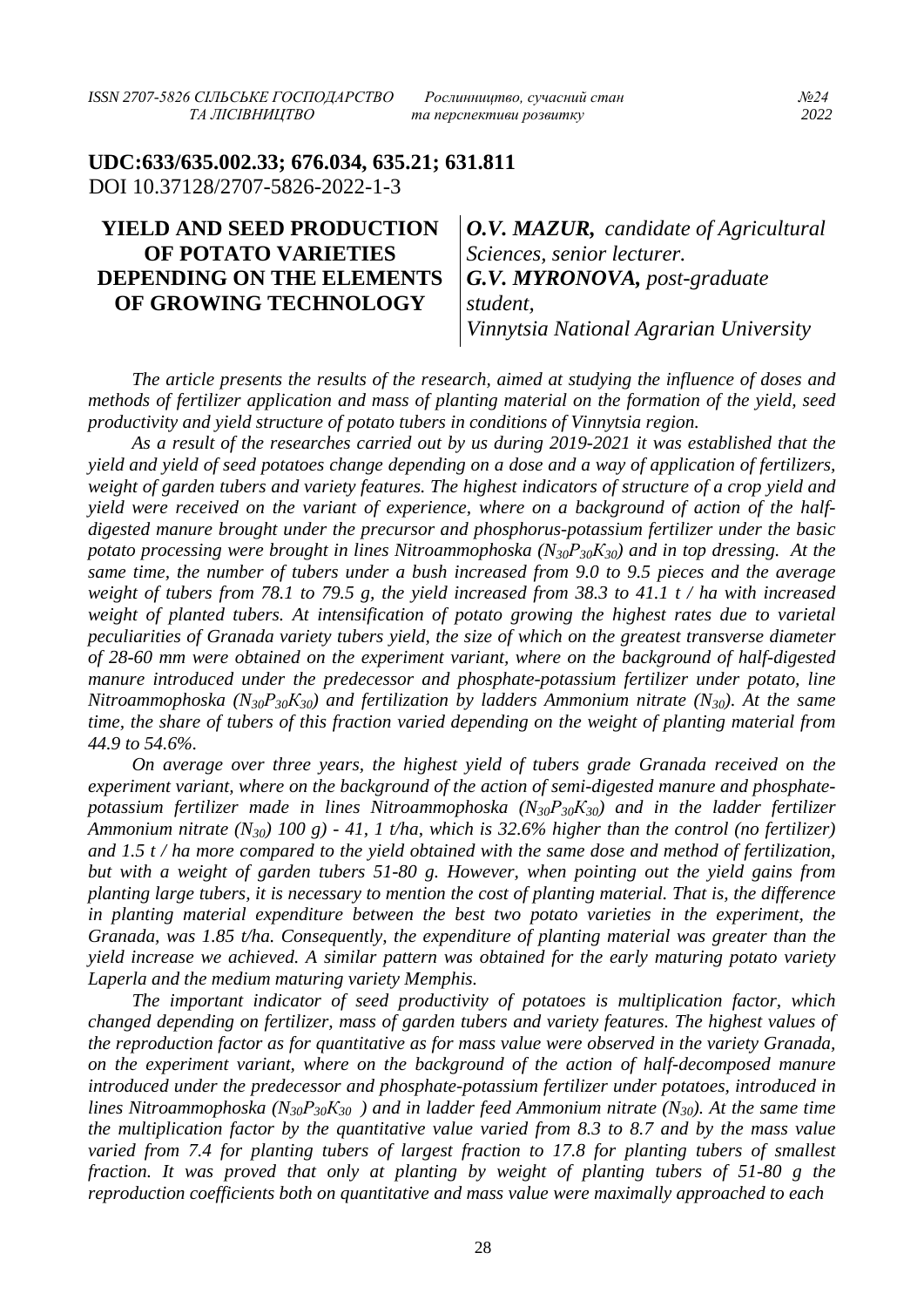*other and made 8,5 and 10,7 pieces. This points out to optimum ratio of seed material reproduction just at planting by weight of planting tubers of this fraction.*

**Key words:** potatoes, seeds, doses, fertilization methods, planting tuber weight, yield, yield structure.

#### *Table 3. Fig. 4. Lit.14.*

The right choice of horticultural tuber size and scientifically based planting density is a crucial factor in solving the problem of the yield/planting rate relationship that makes it uneconomical to grow this crop. This is not the first time that science and practice have turned to establishing the most efficient planting rate for potatoes. Weight norms have gradually been replaced by quantitative norms. They began to be based on the number of tubers planted per hectare, depending on the soil and climatic conditions of the zone, then they adjusted for tuber size, variety and finally began to take into account the stem-forming capacity of tubers and the optimum stems in the area. According to the results of O.V. Mazur and G.V. Mironova. [12], the interaction of factors affecting these elements of technology, the ratio of levels of yield and plant nutrition, size of planted tubers and their quantitative and spatial location remained out of the researchers' attention [1-5].

According to the results of research Molotsky M.Y., Fedoruk Y.V., Krikunova O.V. [4] The influence of the fraction of planting material on the yield of seed tubers was the least in potato varieties Fantasia, Bagryana, Kolokola. In varieties Dnepryanka, Virineya, in the variant of planting of tubers of fraction 71-90 g the multiplication factor was 6, and at  $30-50$  g - 9. The highest multiplication factor was in the variety Yavir when planting tubers with a fraction of  $30-50$  g - 10.

As a number of academics believe L. Biliavska, Y. Biliavskiy, O. Mazur [6] The use of varieties with high adaptability to certain natural, climatic and phytosanitary conditions is the main component in obtaining consistently high yields, including potatoes. Larger tubers formed a higher yield: compared to tubers weighing 50-80 g, for planting tubers weighing 81-100 g, the yield increased by 7-8%. [1].

According to the results of studies by Baranchuk Y.V., Molotsky M.Y. [1], Mazur O.V., Mazur O.V., Letka G.V., Mironova G.V. [7], Mazur O.V., Mironova G.V., Stashevsky R.V. [8], with increasing weight of planting tubers, their stemforming ability, the number of stems and seed tubers in a bush, plant productivity increased. When the weight of planting tubers increased from 15-30 to 151-180 g, the number of stems of variety Gart increased 1.9 times, and that of variety Zov 2.4 times. As the number of stems in the bush increases, the number of branches decreases. The larger tubers make the plants grow taller. Thus, the height of the bush variety Garth, when planting tubers weighing 151-180 g was 84.7 cm and weighing 15-30 g - 63.1 cm, in the variety Zov - respectively 81.4 cm and 59.9 cm. The larger the mother tubers, the more seed tubers are formed in the bushes, with the average tuber weight decreasing.

Plant productivity increases with the weight of garden tubers, but as the weight of seed tubers and the number of stems in the bush increase, the productivity per stem decreases [1].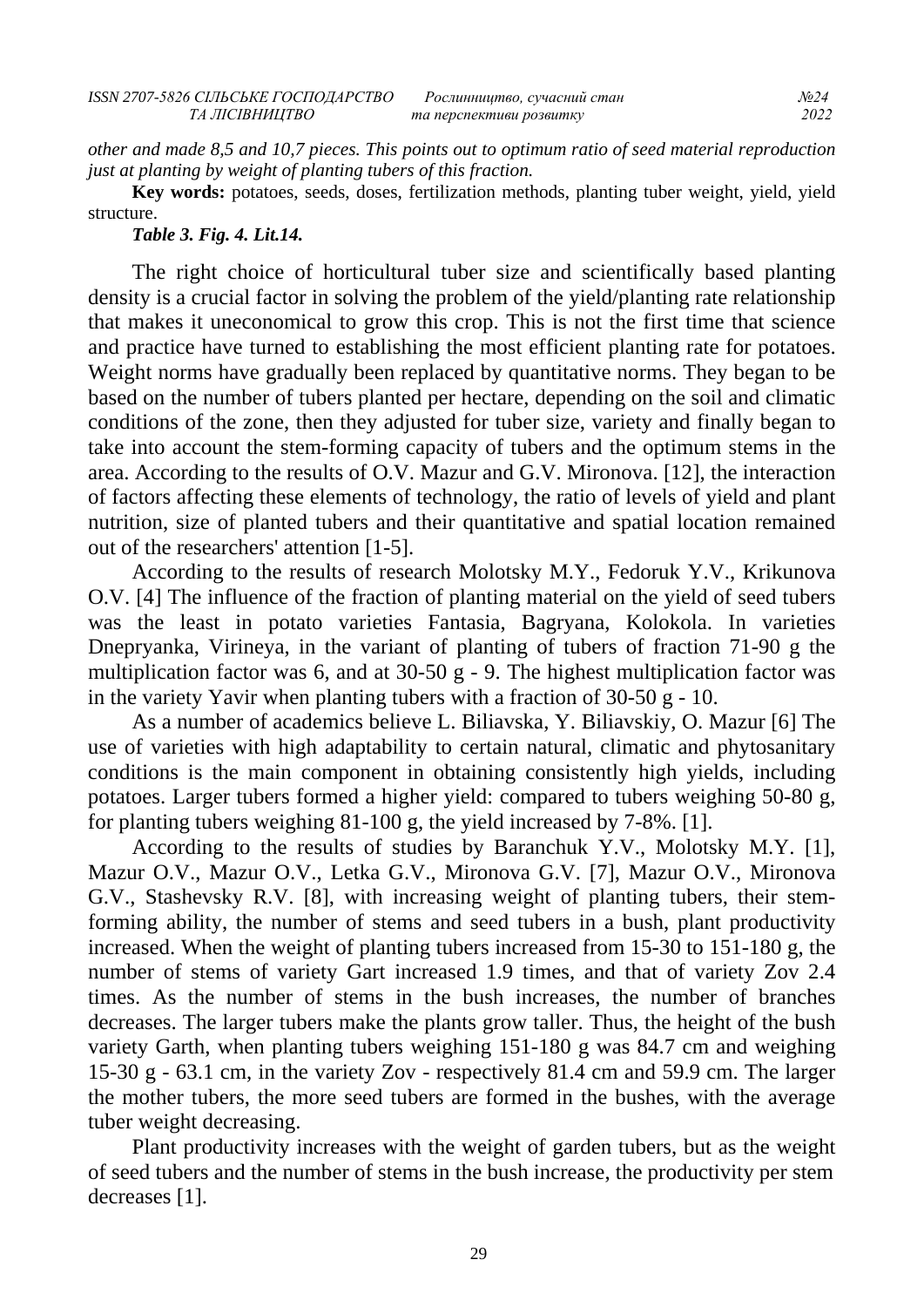Potato yields are directly related to the weight of planted tubers; the plants were best developed from seed tubers, 80-100 g. Increasing the weight of planted tubers and planting density contributed to an overall increase in yield from 10.6-12.6 to 12.0-14.4 t/ha. However, the yield (minus seeds used for planting) was the highest in the variant of using small tubers weighing 30-50 g for planting, so along with the average seed fraction of tubers weighing 60-80 g, which is usually used in production, it is advisable to plant healthy. small tubers weighing 30-50 g [9].

Potato yields do not always depend on the weight of planted tubers: tubers weighing 25-49 g and 50-80 g hardly differ in terms of productivity. The highest yields were formed by tubers with mass of 15-24g and 50-80g with the calculated density of stems - 200 thousand stems per 1 ha, and for mass of 25-49g - 250 thousand stems per 1 ha and application of 60 t/ha of manure. N90P90K90.. [10].

It is established, that irrespective of weight of blown up fractions of tubers and areas of feeding the yield of potatoes increased with increase of quantity of fertilizers. At joint introduction of manure and mineral fertilizers by norm the N60P60K90 increase of a crop capacity of variety Svitanok Kyivskii has made 30,6 %, Lugovska - 37,3 %, and at norm  $N_{90}P_{90}K_{120}$  - accordingly 44 and 47 % [1].

The weight of tubers, which was formed in the bush, on the variant without fertilizers was 314 g per bush, for the application of 50 t/ha of manure - increased by 21 %, at 50 t/ha of manure + N<sub>45</sub>P<sub>45</sub>K<sub>45</sub> - by 35 %, and at 50 t/ha of manure + N60P60K60 - by 43 % [11].

**The purpose of the research** is to establish the dependence of formation of yield, seed productivity, number of stems, number of tubers under a bush, mass of tubers from one bush depending on fertilization and varietal features of potatoes.

**Materials and Methods.** Studies on the study of potato varieties were conducted in the farm "Olvia-S" village Sopyn Vinnytsia district of Vinnytsia region. The farm is located in the North - Eastern part of Vinnitsa region. The research was conducted during 2019-2021.

The hydrothermal regime has been contrasting over the years of study. The highest amount of precipitation during the growing season was 476.8 mm in 2019, which is 117.8 mm more than the mean annual data and 147.8 mm more than the amount of precipitation in 2020. The least amount of precipitation was recorded in the conditions of 2021 - 305 mm. As for the temperature regime, it was higher in all study years compared to the long-term average by 3.7; 1.3 and 1.2 °C, respectively.

 The soil cover of the experimental plot is represented by deep low-humus mediumloam chernozem. The basic seed material of potato varieties was used for the research. Three-factor field experiment was laid according to the following scheme: Factor A - varieties: Laperla - early, Granada - medium-early, Memphis - mediumearly. Factor B - nutrition background and method of application of mineral fertilizers. Under the precursor (winter wheat) we applied semi-prepared manure - 40 t/ha. Calimagnesia ( $K_{28}Mg_8S_{15}$ ) and simple superphosphate (P<sub>30</sub>) were applied under the main tillage of potatoes. At planting time Nitroammophoska  $(N_{16}P_{16}K_{16})$  and ammonium nitrate  $(N_{34})$  were applied in lines or during preplanting tillage. Factor B –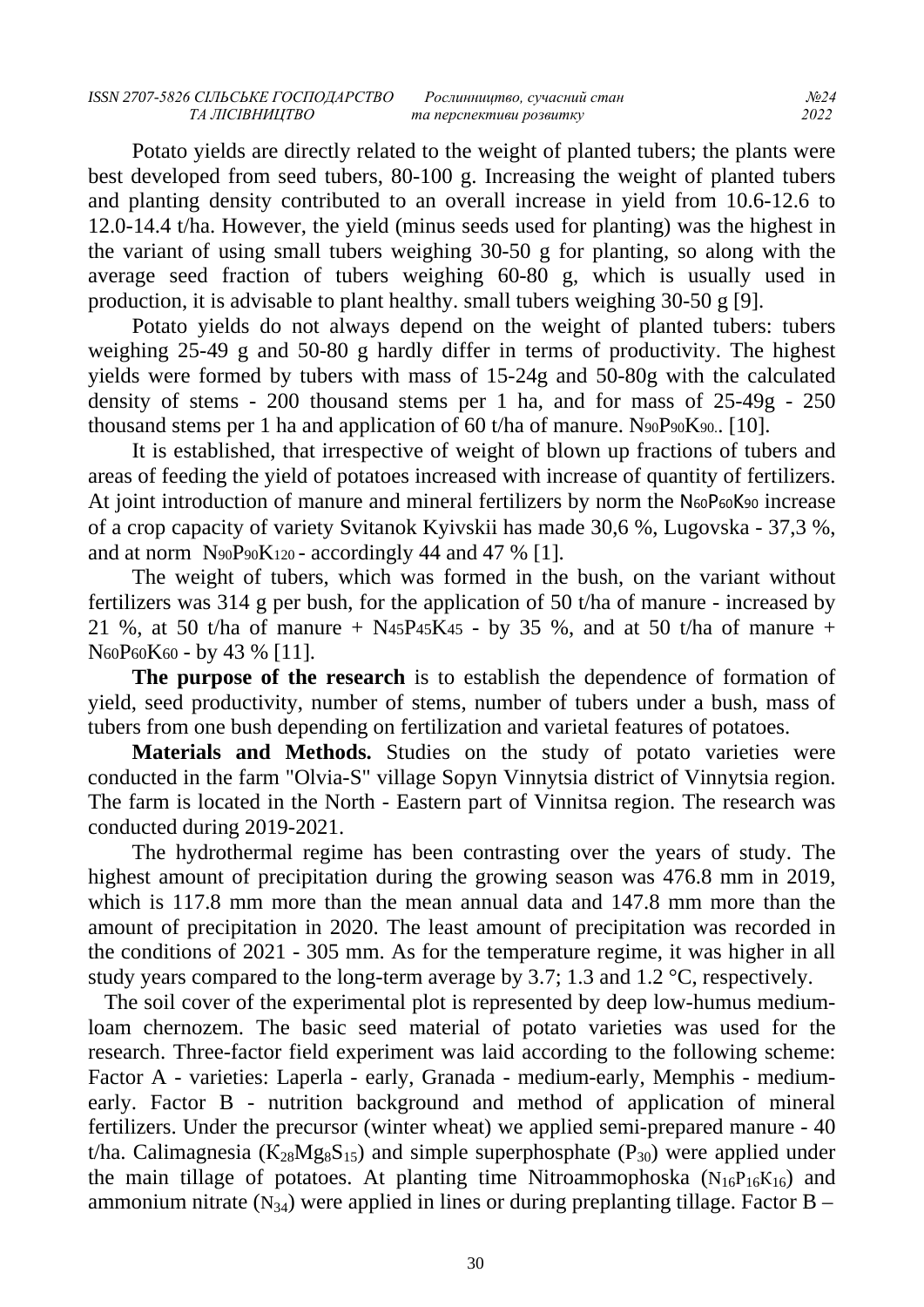weight of planting tubers: from 25 to 50 grams; from 51 to 80 grams; from 81 to 100 grams. Planting material expenses on the average by variants of experiment were: 1) for planting tubers with mass of 25-50 grams - 2-2,15 t/ha; 2) for planting tubers with mass of 51-80 grams - 3,6-3,75 t/ha; 3) for planting tubers with mass of 81-120 grams - 5,4-5,55 t/ha for varieties Laperla, Granada and Memphis.

Phenological observations: phases of germination, budding, flowering and destruction of tops were visually observed (according to the method of examination of plants of potato varieties and groups of vegetables, melons, spices [13].

Germination capacity of tubers, onset of phenological phases, total yield, crop structure were determined. All records and observations were conducted in accordance with the recommendations for research on potato growing [14].

**Results and Discussion.**Yield and yield structure of potatoes depending on fertilizer, weight of planted tubers and variety features are shown in (Table 1). At increase of weight of planted tubers the number of tubers in variety Laperla has increased from 6,1 to 6,5 pieces, and weight of an average tuber from 58,7 to 60,2 g, yield from 19,5 to 21,4 t/ha at the control variant (without fertilizer). At application of 40 t/ha of the semi-digested manure under the precursor - winter wheat, calamagnesia  $K_{56}Mg_{16}S_{30}$  and simple superphosphate  $(P_{30})$  under main potato cultivation (background) and increase of planted tubers mass the number of tubers per bush has increased from 6.9 to 7.3 units, and the mass of the average tuber from 63.5 to 66.3 g. Increase in yield structure, was noted on the variant, where on the background of phosphorus-potassium fertilizer and the action of semi-digested manure was made in lines Nitroammophoska  $N_{30}P_{30}K_{30}$  (locally), the number of stems 1 to 7.6 pieces, and the weight of the average tuber from 70.4 to 72.2 g and yield from 27.2 to 29.9 t / ha. The highest increase in yield structure and yield was observed on the experiment variant, where with increasing mass of planted tubers on the background of phosphorus-potassium fertilizer and the action of semi-digested manure was the introduction of nitroammophoska  $(N_{30}P_{30}K_{30})$  in lines and in the ladders of Ammonium sulphate  $(N_{30})$ . The number of tubers under the bush from 7.5 to 8.1 pieces, the average weight of tubers from 72.7 to 73.5 g. On the variant of experiment, where on the background of phosphorus-potassium fertilizer and action of semiprepared manure was carried out scattering under pre-sowing cultivation of Nitroammophoska ( $N_{45}P_{45}K_{45}$ ) and in top dressing by ladder ammonium nitrate ( $N_{15}$ ) the number of stalks of previous two variants of experience. This indicates a more efficient use of fertilizer by the plants when applied locally compared to the scattered application method. The best among the varieties studied were the indicators of yield structure and yield in the variety Granada, which was noted in all variants of the experiment. Thus, in the control variant the number of tubers under a bush has varied from 6,5 to 7,0 pieces, and the average mass of tubers from one bush from 71,5 to 72,9 g, and yield from 25.3 to 27,7 t / ha. On the background of the action of semidistilled manure made under the predecessor and the phosphorous-potassium fertilizer increased the number of tubers under the bush from 7.8 to 8.3 pieces and the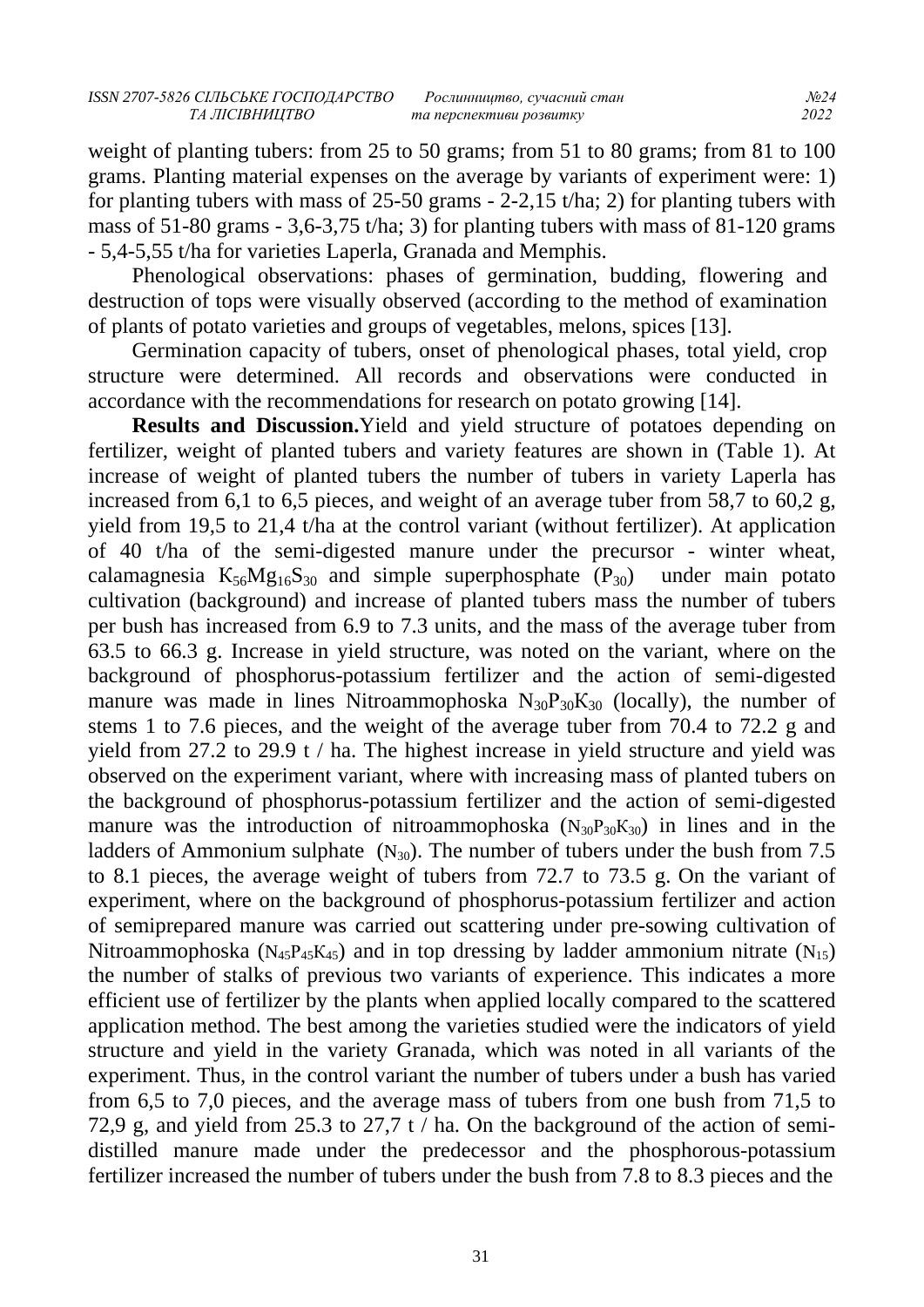average mass of tubers from 74.6 to 75.8 g, and yield from 31.6 to 34.3 t / ha. The higher values of the yield structure and yield at the variant experience, where on the *Table 1*

|                                                                   | Mass of               |             | Yield structure      |                   |  |
|-------------------------------------------------------------------|-----------------------|-------------|----------------------|-------------------|--|
| Fertilization<br>(factor C)                                       | planting<br>tubers, g | Yield, t/ha | The number of tubers | The mass of tuber |  |
|                                                                   | (factor B)            |             | under the bush, pcs. | per bush, g       |  |
| $\mathbf{1}$                                                      | 2                     | 3           | $\overline{4}$       | 5                 |  |
|                                                                   |                       | Laperla     |                      |                   |  |
| <b>Without fertilizers</b>                                        | $25 - 50$             | 19.5        | 6.1                  | 58.7              |  |
| (c)                                                               | 51-80                 | 20.5        | 6.3                  | 59.4              |  |
|                                                                   | 81-100                | 21.4        | 6.5                  | 60.2              |  |
| 40 t/ha of semi-rotted                                            | $25 - 50$             | 23.8        | 6.9                  | 63.5              |  |
| manure under                                                      | 51-80                 | 25.0        | 7.1                  | 64.8              |  |
| $predecessor +$<br>$K_{56}Mg_{16}S_{30} + P_{30}$<br>(background) | 81-100                | 26.4        | 7.3                  | 66.3              |  |
|                                                                   | $25 - 50$             | 27.2        | 7.1                  | 70.4              |  |
| $Background +$<br>$N_{30}P_{30}K_{30}$ (locally)                  | 51-80                 | 28.3        | 7.3                  | 71.3              |  |
|                                                                   | 81-100                | 29.9        | 7.6                  | 72.2              |  |
| Background +                                                      | $25 - 50$             | 29.7        | 7.5                  | 72.7              |  |
| $N_{30}P_{30}K_{30}$ (locally)                                    | 51-80                 | 31.1        | 7.8                  | 73.1              |  |
| $+$ N <sub>30</sub>                                               | 81-100                | 32.5        | 8.1                  | 73.5              |  |
| Background +<br>$N_{45}P_{45}K_{45}$                              | $25 - 50$             | 28.0        | 7.2                  | 71.6              |  |
|                                                                   | 51-80                 | 29.6        | 7.5                  | 72.4              |  |
| $(scattered) + N_{15}$                                            | 81-100                | 31.1        | 7.8                  | 73.2              |  |
| Granada                                                           |                       |             |                      |                   |  |
| Without fertilizers                                               | $25 - 50$             | 25.3        | 6.5                  | 71.5              |  |
| (c)                                                               | 51-80                 | 26.3        | 6.7                  | 72.1              |  |
|                                                                   | 81-100                | 27.7        | 7.0                  | 72.9              |  |
| 40 t/ha of semi-rotted                                            | $25 - 50$             | 31.6        | 7.8                  | 74.6              |  |
| manure under                                                      | 51-80                 | 32.6        | 8.0                  | 75.1              |  |
| $predecessor +$<br>$K_{56}Mg_{16}S_{30} + P_{30}$<br>(background) | 81-100                | 34.3        | 8.3                  | 75.8              |  |
|                                                                   | $25 - 50$             | 36.3        | 8.6                  | 77.4              |  |
| Background +                                                      | 51-80                 | 37.6        | 8.8                  | 78.2              |  |
| $N_{30}P_{30}K_{30}$ (locally)                                    | 81-100                | 39.2        | 9.1                  | 79.0              |  |
| Background +                                                      | $25 - 50$             | 38.3        | 9.0                  | 78.1              |  |
| $N_{30}P_{30}K_{30}$ (locally)                                    | 51-80                 | 39.6        | 9.2                  | 78.9              |  |
| $+$ N <sub>30</sub>                                               | 81-100                | 41.1        | 9.5                  | 79.5              |  |
| Background +                                                      | $25 - 50$             | 37.3        | 8.8                  | 77,8              |  |
| $N_{45}P_{45}K_{45}$                                              | 51-80                 | 38.5        | 9.0                  | 78.6              |  |
| $(scattered) + N_{15}$                                            | 81-100                | 40.1        | 9.3                  | 79.1              |  |

# **Yield structure of potatoes depending on the fertilization, mass of planting tubers and varietal characteristics**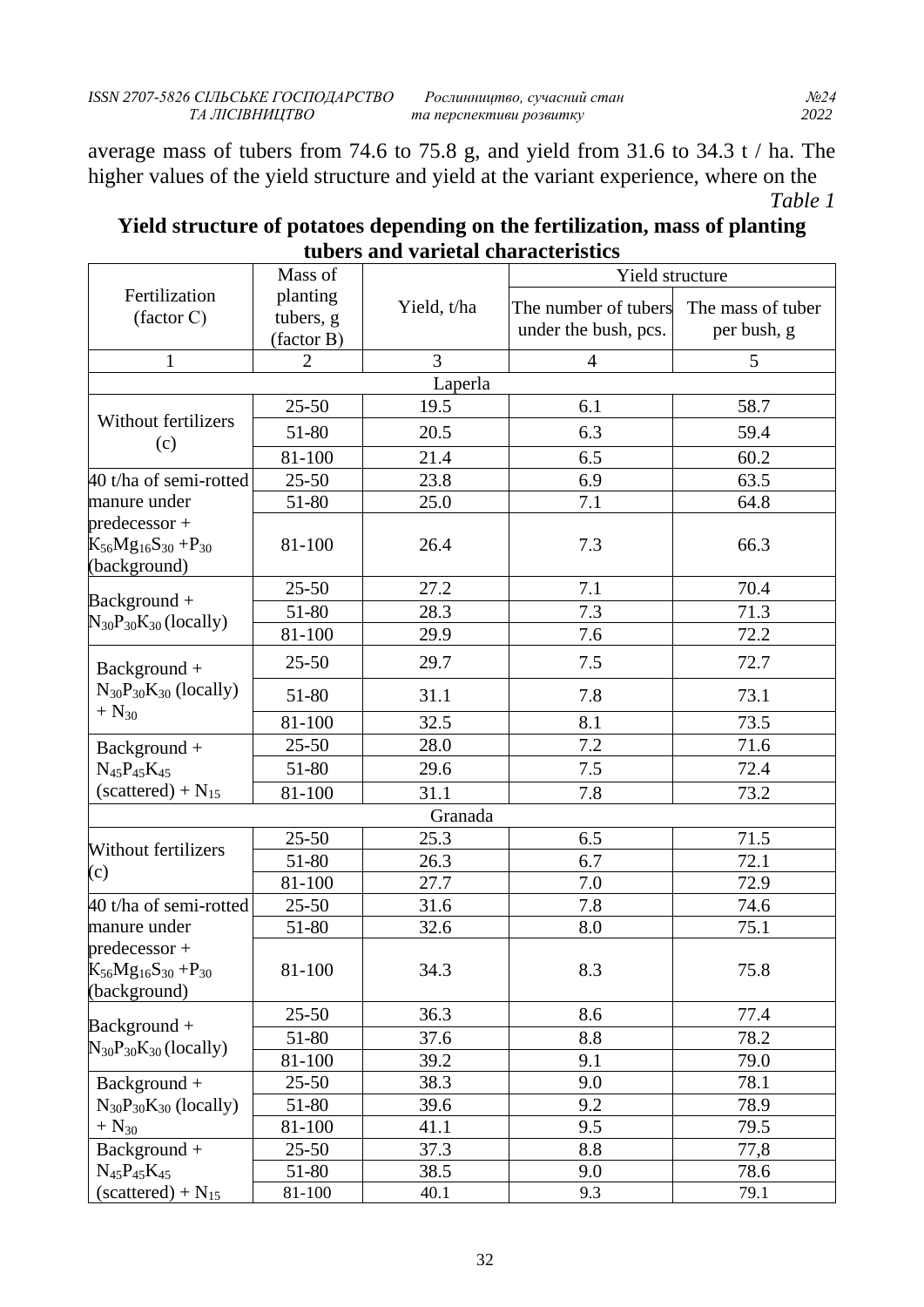| 1                                                | $\overline{2}$ | 3    | $\overline{4}$ | 5    |
|--------------------------------------------------|----------------|------|----------------|------|
| Memphis                                          |                |      |                |      |
| Without<br>fertilizers<br>(c)                    | $25 - 50$      | 21.3 | 6.2            | 62.9 |
|                                                  | 51-80          | 22.1 | 6.4            | 63.3 |
|                                                  | 81-100         | 23.3 | 6.7            | 64.0 |
| 40 t/ha of semi-rotted<br>under<br>manure        | $25 - 50$      | 30.0 | 8.1            | 68.2 |
|                                                  | 51-80          | 30.9 | 8.2            | 69.4 |
| predecessor                                      |                |      |                |      |
| $K_{56}Mg_{16}S_{30}+P_{30}$                     | 81-100         | 32.6 | 8.5            | 70.2 |
| (background)                                     |                |      |                |      |
| $Background +$<br>$N_{30}P_{30}K_{30}$ (locally) | $25 - 50$      | 31.4 | 8.2            | 70.4 |
|                                                  | 51-80          | 32.9 | 8.5            | 71.3 |
|                                                  | 81-100         | 34.5 | 8,8            | 71.9 |
| $Background +$                                   | $25 - 50$      | 33.2 | 8.5            | 71.7 |
| $N_{30}P_{30}K_{30}$ (locally)                   | 51-80          | 35.2 | 8.9            | 72.5 |
| $+$ N <sub>30</sub>                              | 81-100         | 36.7 | 9.2            | 73.4 |
| $Background +$                                   | $25 - 50$      | 32.9 | 8.5            | 71.2 |
| $N_{45}P_{45}K_{45}$                             | 51-80          | 34.0 | 8.7            | 71.9 |
| $(scattered) + N_{15}$                           | 81-100         | 35.6 | 9.0            | 72.6 |

*continuation of the Table 1* 

*Source:own research results*

background of the action of semi-decomposed manure made under the predecessor and the phosphate-potassium fertilizer was made in the lines of Nitroammophoska  $N_{30}P_{30}K_{30}$  (locally). Number of tubers from 8.6 to 9.1 pieces and the average weight of tubers from 77.4 to 79.0 g, as well as the level of yield from 36.3 to 39.2 t / ha with increased weight of planted tubers. The highest rates of yield structure and yield were noted on the experiment variant, where on the background of the action of semiprepared manure introduced under the predecessor and phosphorus-potassium fertilizer were introduced in the lines of Nitroammophoska  $(N_{30}P_{30}K_{30})$  and ammonium nitrate in the ladder fertilizer( $N_{30}$ ).

At the same time, the number of tubers under the bush from 9.0 to 9.5 pieces and the average weight of tubers from 78.1 to 79.5 g and yield from 38.3 to 41.1 t/ha. That is, the yield at this experiment variant for planting with 81-100 g mass of planted tubers was the highest and was 41.1 t/ha, which is 32.6% higher than on the control (without fertilization) and 1.5 t/ha more compared to the yield obtained with the same level and method of fertilization, but with a mass of planted tubers 51-80 g. However, indicating the yield increases from planting large tubers, we should mention the cost of planting materials. That is, the difference in planting material use between the best two potato varieties in the experiment, the Granada, was 1.85 t/ha. Consequently, the expenditure of planting material was greater than the yield increase we achieved. The similar regularity was received at early-ripening potato varieties Laperla and a mid-ripening Memphis where the yield was 32,5 and 36,7 t/ha that in comparison with the control (without fertilizer) on 34,2 and 36,5 % more, and the gain from planting large tubers was 1,4 and 1,6 t/ha at the first variant, and the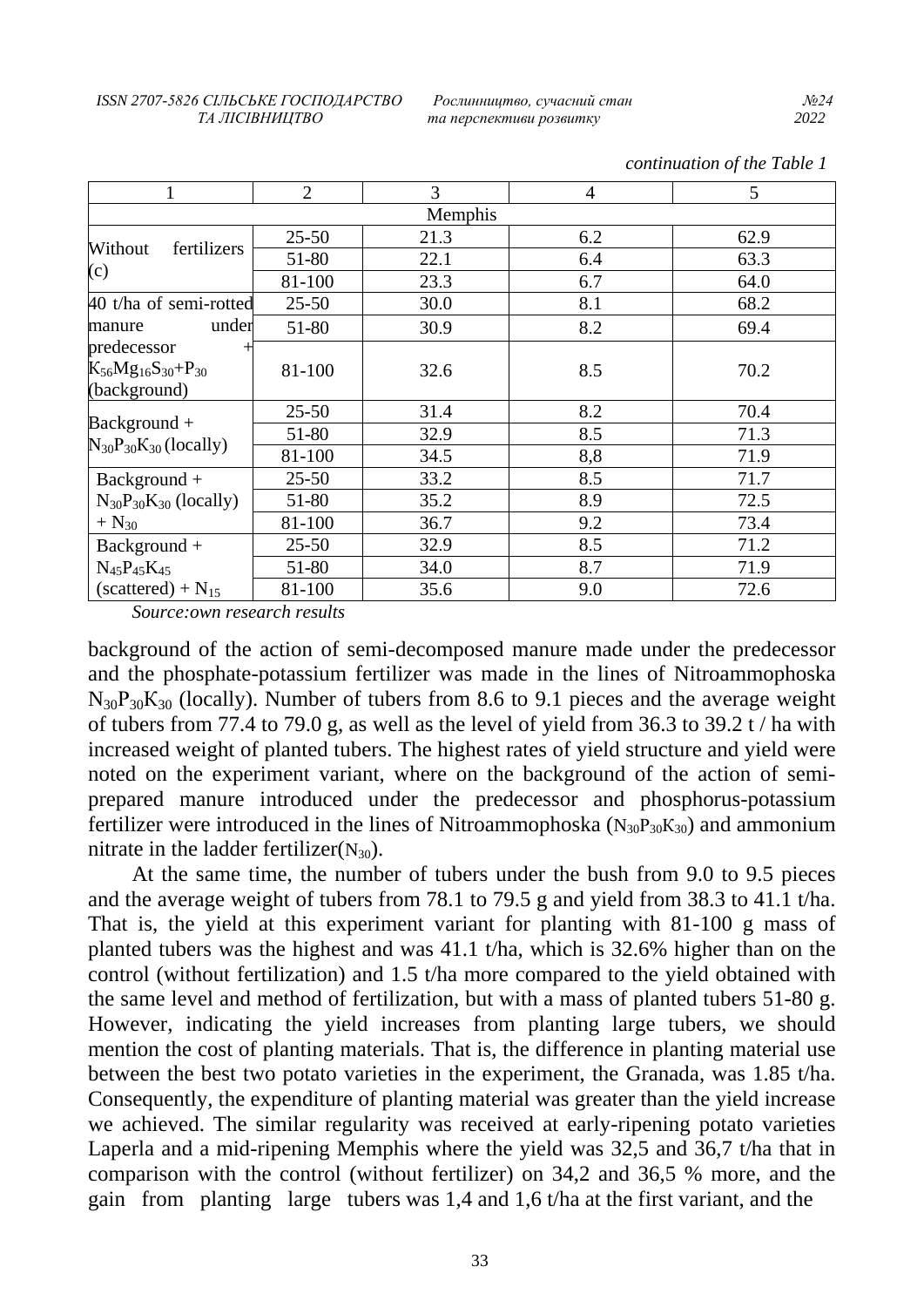difference in expenses of planting material between the best in experiment two variants was 1,8 t/ha. The variant of the experiment, where on the background of phosphorate-potassium fertilizer and action of the semi-digested manure, Nitroammophoska ( $N_{45}P_{45}K_{45}$ ) was brought in scatter under pre-sowing cultivation and Ammonium nitrate  $(N_{15})$  in the ladder fertilization provided in comparison with the previous variant 9 3 pieces and average weight of tubers from 77.8 to 79.1 g and yield from 37.3 to 40.1 t/ha with increased weight of planted tubers. This indicates a lower efficiency of scattered fertilizer compared to local application, in which fertilizers are placed at a certain depth of soil with a better moisture supply, forming a zone with an increased concentration of nutrients, which are more fully used by plants during the growing season. The mid-maturing variety Memphis in all the variants of the experiment provided intermediate values for the elements of yield structure and yield levels between the best mid-early variety Granada and the early maturing variety Laperla. The results of our research indicated a high strength (Fig.1).



**Number of stems, thousand pcs./ha** Fig. 1. Correlation dependence between stem number and yield *Source:own research results*

Correlations between yield and number of stems; correlation coefficient (r=0.84) with a coefficient of determination of 71.0%. Thus, when the number of stems is increased, the yield increases significantly.

The results of the research indicate that by increasing the weight of horticultural tubers from 25 to 80 g in the structure of the yield significantly increases the proportion of tuber size by the largest transverse diameter of 28-60 mm. Thus, on the control variant (without fertilizer) in the variety Laperla from 42 to 51.1% (Fig.2).

The highest rates yield of tubers Laperla, the size of which at the largest cross diameter of 28-60 mm were obtained on the experiment variant, where on the background of semi-distilled manure made under the predecessor and phosphatepotassium fertilizer introduced in lines Nitroammophoska  $(N_{30}P_{30}K_{30})$  and  $(N_{30})$ . The tuber yield was 44.1 to 53.5%, which is higher than the control by 2.1 and 2.4%. At intensification of potato growing the highest indicators, thanks to variety features,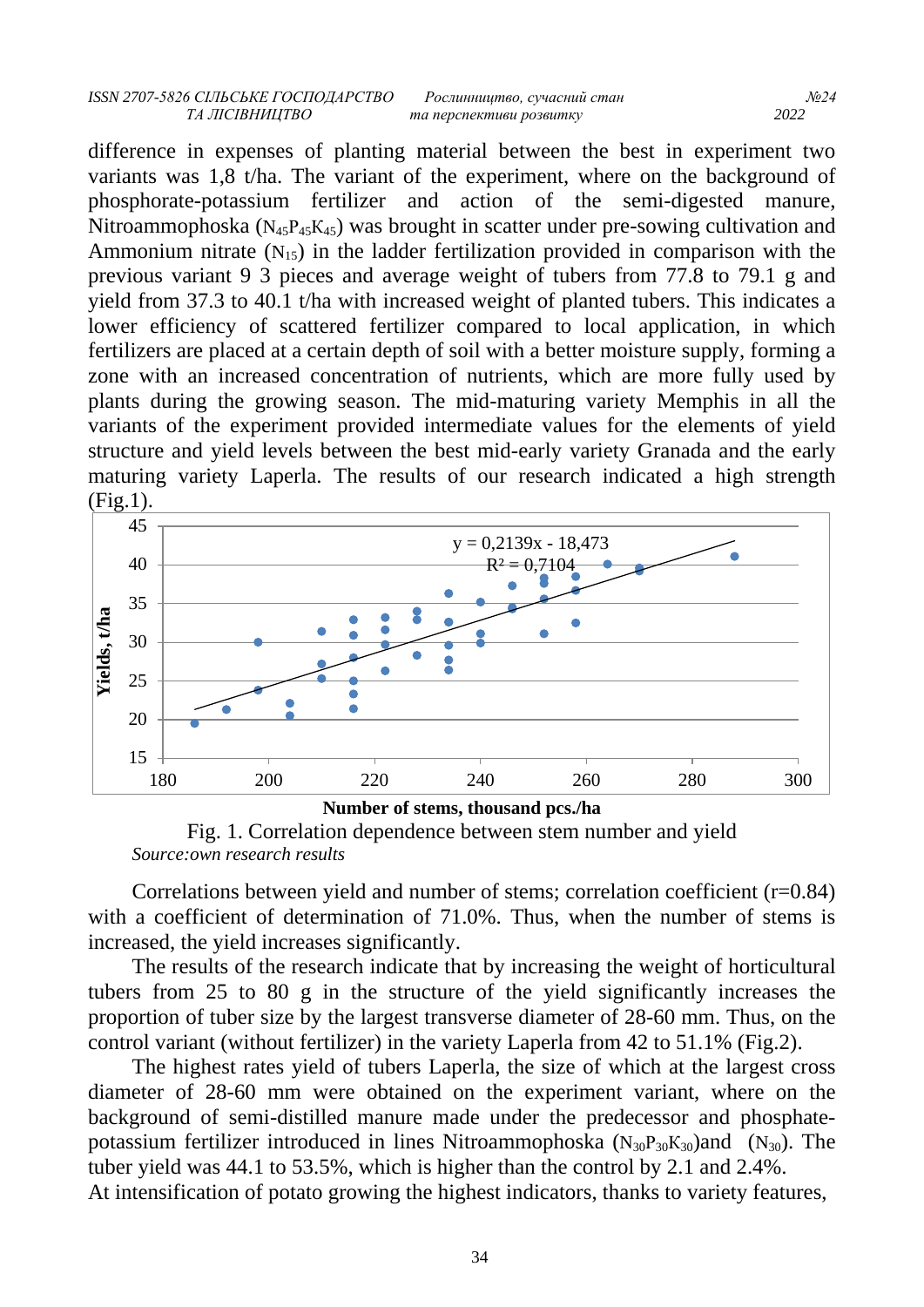*ISSN 2707-5826 СІЛЬСЬКЕ ГОСПОДАРСТВО Рослинництво, сучасний стан №24 ТА ЛІСІВНИЦТВО та перспективи розвитку 2022*



1 – without fertilizers (control);2. – 40 t/ha of semi-rotted manure under predecessor +  $K_{56}Mg_{16}S_{30}$  $+P_{30}$  (background); 3 – Background + N<sub>30</sub>P<sub>30</sub>K<sub>30</sub> (locally); 4 – Background + N<sub>30</sub>P<sub>30</sub>K<sub>30</sub> (locally) +  $N_{30}$ ; 5 – Background +  $N_{45}P_{45}K_{45}$  (scattered) +  $N_{15}$ 

Fig. 2. Potato yield of the potato crop depending on fertilisation, bulb size and varietal characteristics

*Source:own research results*

the yield of tubers of Granada variety, the size of which on the greatest transverse diameter of 28-60 mm were received on the variant of experiment, where on the background of action of half-digested manure introduced under the predecessor andphosphorus-potassium fertilizer under potato. lines Nitroammophoska  $(N_{30}P_{30}K_{30})$ and top dressing by ladder ammonium nitrate  $(N_{30})$ . At the same time, the proportion of tubers of this fraction varied depending on the weight of the planting material from 44.9 to 54.6%. This compared to the control variant by 2.4 and 3.4% more.

 Yield structure of potatoes yields as a function of fertiliser, horticultural tuber weight and varietal characteristics (Table 2).

The level of productivity of potato varieties varied depending on the studied factors, thus, when increasing the weight of planted tubers, the number of seed tubers in the variety Laperla increased from 2.4 to 3.1 units, and the weight of a seed tuber from 57.6 to 59.4 g, the potato seed yield from 8.2 to 10.9 t/ha on the control variant (without fertilizer). For the application of 40 t/ha of semi-decomposed manure under the precursor - winter wheat, calamagnesia  $K_{56}Mg_{16}S_{30}$  and simple superphosphate  $(P_{30})$  under the main potato cultivation (background) and increased weight of planted tubers the number of seed tubers per bush has increased from 2.8 to 3. The number of seed tubers increased from 2.8 to 3, and the weight of an average seed tuber from 60.2 to 62.4 g and the yield from 10.2 to 13.7 t/ha. Increase of yield structure was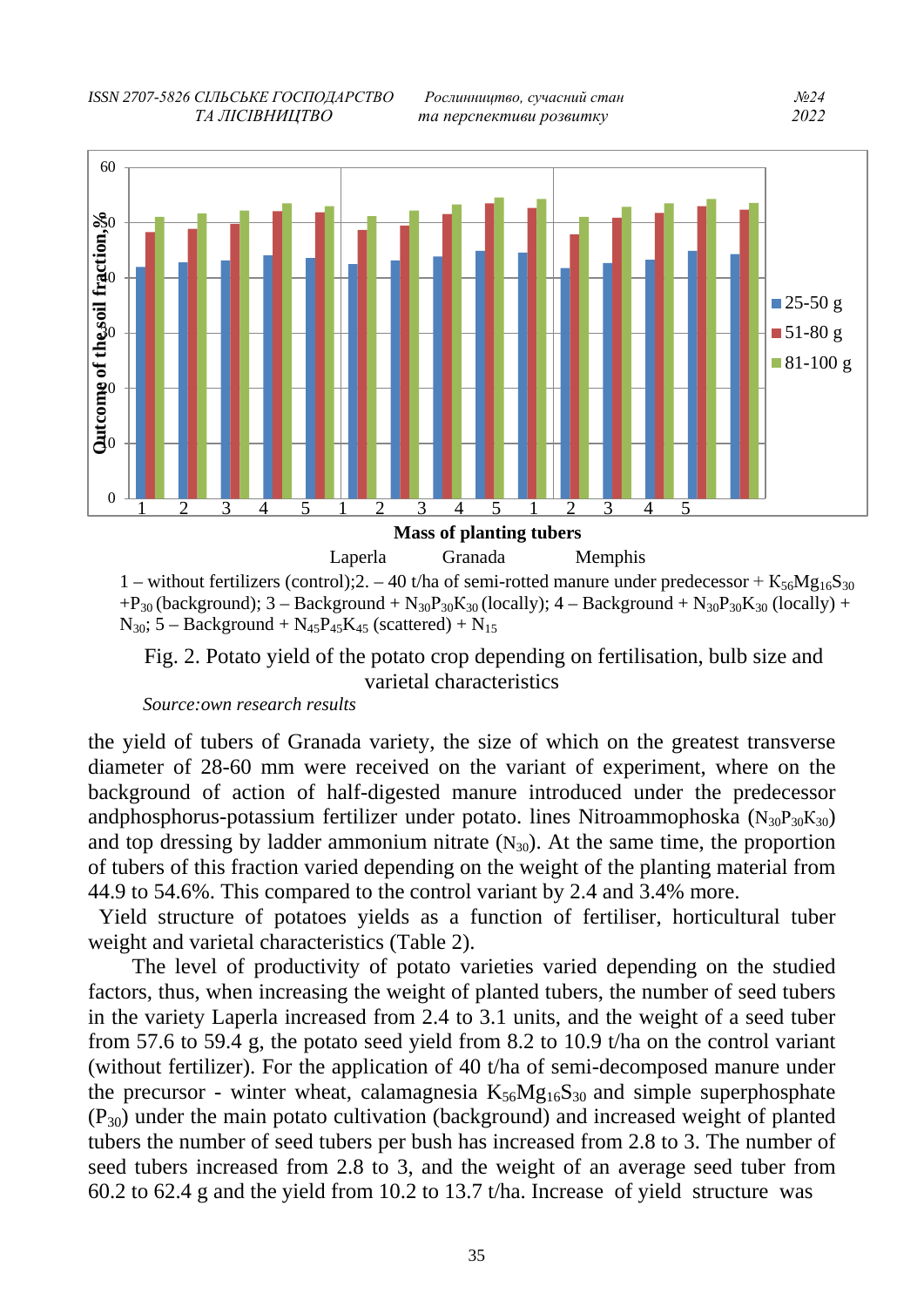noted on the variant, where on a background of phosphorus-potassium fertilizer and action of the semi-digested manure was made nitroammophoska  $N_{30}P_{30}K_{30}$  (locally),

*Table 2* 

# **Yield structure of potatoes depending on the fertilization, mass of planting tubers and varietal characteristics, %, 2019-2021**

|                                                                            | Mass of                             |                 | Yield structure                              |                                  |
|----------------------------------------------------------------------------|-------------------------------------|-----------------|----------------------------------------------|----------------------------------|
| Fertilization<br>(factor C)                                                | planting<br>tubers, g<br>(factor B) | Yields,<br>t/ha | The number of tubers<br>under the bush, pcs. | The mass of tuber<br>per bush, g |
| $\mathbf{1}$                                                               | $\overline{2}$                      | 3               | $\overline{4}$                               | 5                                |
|                                                                            |                                     | Laperla         |                                              |                                  |
|                                                                            | $25 - 50$                           | 8.2             | 2.4                                          | 57.6                             |
| Without<br>fertilizers                                                     | 51-80                               | 9.9             | 2.8                                          | 58.7                             |
| (c)                                                                        | 81-100                              | 10.9            | 3.1                                          | 59.4                             |
| 40 t/ha of semi-rotted                                                     | $25 - 50$                           | 10.2            | 2.8                                          | 60.2                             |
| manure under                                                               | 51-80                               | 12.2            | 3.3                                          | 61.6                             |
| $predecessor +$<br>$K_{56}Mg_{16}S_{30} + P_{30}$<br>(background)          | 81-100                              | 13.7            | 3.7                                          | 62.4                             |
|                                                                            | $25 - 50$                           | 11.8            | 3.1                                          | 63.9                             |
| Background +<br>$N_{30}P_{30}K_{30}$ (locally)                             | 51-80                               | 14.1            | 3.6                                          | 65.1                             |
|                                                                            | 81-100                              | 15.6            | 3.9                                          | 66.3                             |
| Background +                                                               | $25 - 50$                           | 13.1            | 3.2                                          | 67.5                             |
| $N_{30}P_{30}K_{30}$ (locally)                                             | 51-80                               | 16.2            | 3.9                                          | 68.8                             |
| $+$ N <sub>30</sub>                                                        | 81-100                              | 17.4            | 4.2                                          | 69.4                             |
| Background +                                                               | $25 - 50$                           | 12.2            | 3.0                                          | 67.2                             |
| $N_{45}P_{45}K_{45}$                                                       | 51-80                               | 15.4            | 3.8                                          | 68.1                             |
| $(scattered) + N_{15}$                                                     | 81-100                              | 16.5            | 4.0                                          | 68.9                             |
|                                                                            |                                     | Granada         |                                              |                                  |
| Without<br>fertilizers                                                     | $25 - 50$                           | 10.7            | 2.6                                          | 70.2                             |
|                                                                            | 51-80                               | 12.8            | 3,0                                          | 70.9                             |
| (c)                                                                        | 81-100                              | 14.2            | 3.3                                          | 71.6                             |
| 40 t/ha of semi-rotted                                                     | $25 - 50$                           | 13.7            | 3.2                                          | 71.4                             |
| under<br>manure                                                            | 51-80                               | 16.2            | 3.7                                          | 71.9                             |
| predecessor<br>$\pm$<br>$K_{56}Mg_{16}S_{30}$<br>$+P_{30}$<br>(background) | 81-100                              | 17.9            | 4.1                                          | 72.5                             |
| $Background +$                                                             | $25 - 50$                           | 15.9            | 3.6                                          | 73.6                             |
| $N_{30}P_{30}K_{30}$ (locally)                                             | 51-80                               | 19.4            | 4.3                                          | 74.3                             |
|                                                                            | 81-100                              | 20.9            | 4.6                                          | 75.1                             |
| Background +                                                               | $25 - 50$                           | 17.2            | 3.9                                          | 73.9                             |
| $N_{30}P_{30}K_{30}$ (locally)                                             | 51-80                               | 21.2            | 4.7                                          | 74.6                             |
| $+$ N <sub>30</sub>                                                        | 81-100                              | 22.5            | 5.0                                          | 75.5                             |
| Background +                                                               | $25 - 50$                           | 16.6            | 3.8                                          | 73.7                             |
| $N_{45}P_{45}K_{45}$                                                       | 51-80                               | 20.3            | 4.6                                          | 74.2                             |
| $(scattered) + N_{15}$                                                     | 81-100                              | 21.8            | 4.8                                          | 75.1                             |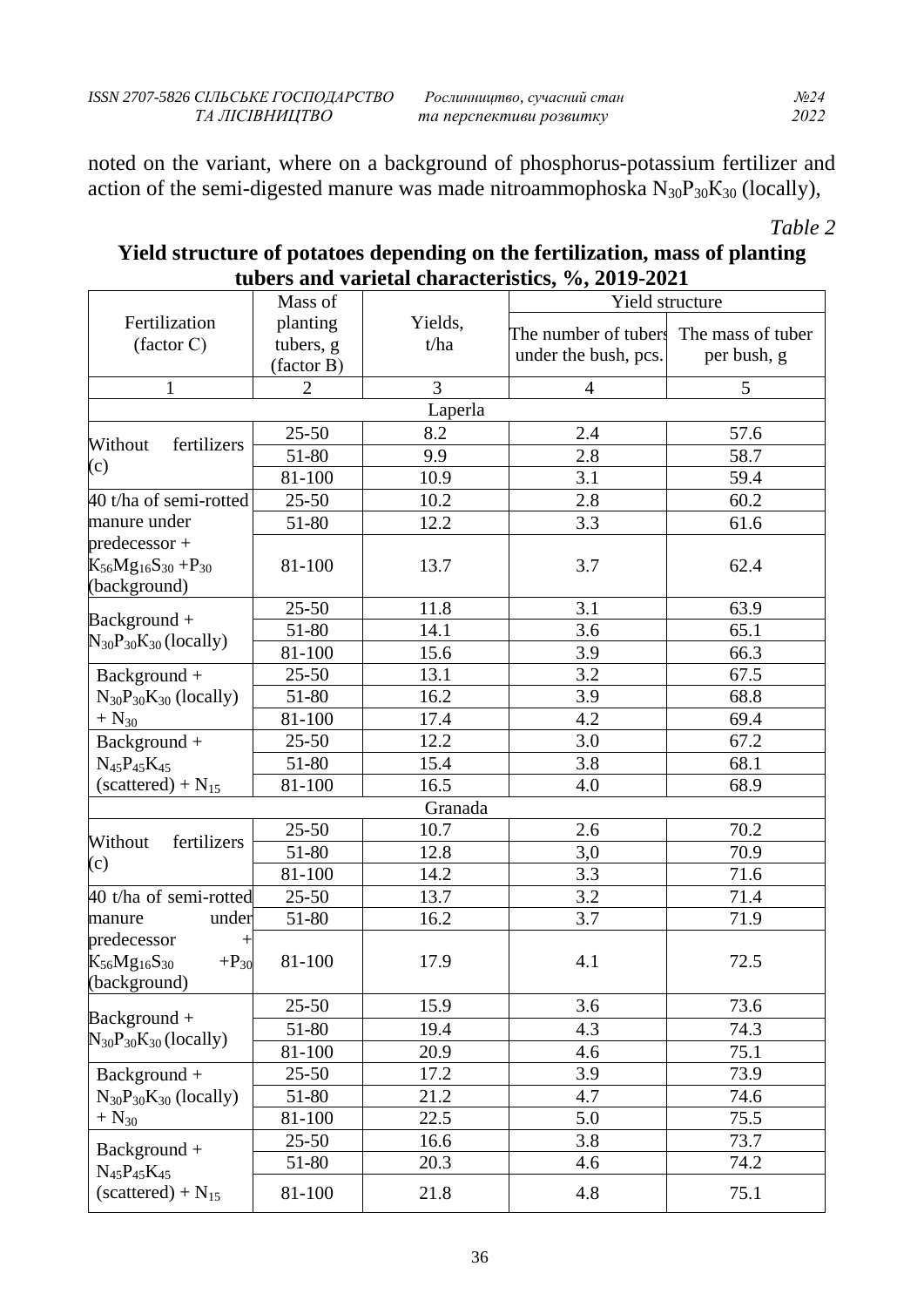*ТА ЛІСІВНИЦТВО та перспективи розвитку 2022*

*continuation of the Table 2* 

|                                                                                       | $\overline{2}$ | 3    | $\overline{4}$ | 5    |
|---------------------------------------------------------------------------------------|----------------|------|----------------|------|
| Memphis                                                                               |                |      |                |      |
|                                                                                       | $25 - 50$      | 8.9  | 2.4            | 62.1 |
| Without                                                                               | 51-80          | 10.6 | 2.8            | 62.5 |
| fertilizers (c)                                                                       | 81-100         | 11.9 | 3.2            | 63.2 |
| 40 t/ha of semi-                                                                      | $25 - 50$      | 12.8 | 3.3            | 64.8 |
| rotted<br>manure                                                                      | 51-80          | 15.8 | 4.0            | 65.9 |
| under<br>predecessor<br>$+$<br>$K_{56}Mg_{16}S_{30}$ +P <sub>30</sub><br>(background) | 81-100         | 17.2 | 4.3            | 66.7 |
| $Background +$                                                                        | $25 - 50$      | 13.6 | 3.5            | 65.6 |
| $N_{30}P_{30}K_{30}$                                                                  | 51-80          | 17.1 | 4.3            | 66.7 |
| (locally)                                                                             | 81-100         | 18.5 | 4.6            | 67.5 |
| $Background +$                                                                        | $25 - 50$      | 14.9 | 3.7            | 66.9 |
| $N_{30}P_{30}K_{30}$                                                                  | 51-80          | 18.6 | 4.6            | 67.6 |
| $(locally) + N_{30}$                                                                  | 81-100         | 19.9 | 4.9            | 68.4 |
| $Background +$                                                                        | $25 - 50$      | 14.6 | 3.7            | 66.5 |
| $N_{45}P_{45}K_{45}$                                                                  | 51-80          | 17.8 | 4.4            | 67.3 |
| $(scattered) + N_{15}$                                                                | 81-100         | 19.1 | 4.7            | 68.0 |

*Source:own research results*

number of tubers under a bush increased from 3.1 to 3.9 pieces, and weight from 63,9 to 66,3 g, and yield of seed potatoes from 11.8 to 15.6 t/ha.

The highest increase in yield structure and yield was observed on the experiment variant, where with increasing mass of planted tubers on the background of phosphorus-potassium fertilizer and the action of semi-digested manure was the introduction of nitroammophoska  $(N_{30}P_{30}K_{30})$  in lines and in fertilizer by pods of Ammonia seltri  $(N_{30})$ . At the same time the number of tubers under the bush increased from 3.2 to 4.2 units, the average weight of a seed tuber from 67.5 to 69.4 g and seed yield from 13.1 to 17.4 t / ha. On the variant of the experiment, where on the background of phosphorus-potassium fertilizer and semi-digested manure the Nitroammophoska  $(N_{45}P_{45}K_{45})$  was placed under pre-sowing cultivation and ammonium nitrate  $(N_{15})$  was used as a top dressing on sprouts two variants of the experiments. The highest yield of seed potatoes depending on the varietal characteristics, namely, the yield of seed potato was noted with intensification of its cultivation in the variety Granada, whose size by the largest transverse diameter of 28-60 mm was obtained in the variant of experiment, where on the background of the potassium fertilizer under potato, made in lines Nitroammophoska  $(N_{30}P_{30}K_{30})$  and in feeding on shoots ammonium nitrate  $(N_{30})$ . At the same time the number of tubers under a bush increased from 3.9 to 5.0, and the weight of an average seed tuber from 73.9 to 75.5 t/ha, the yield of seed potatoes from 17.2 to 22.5 t/ha. The highest yield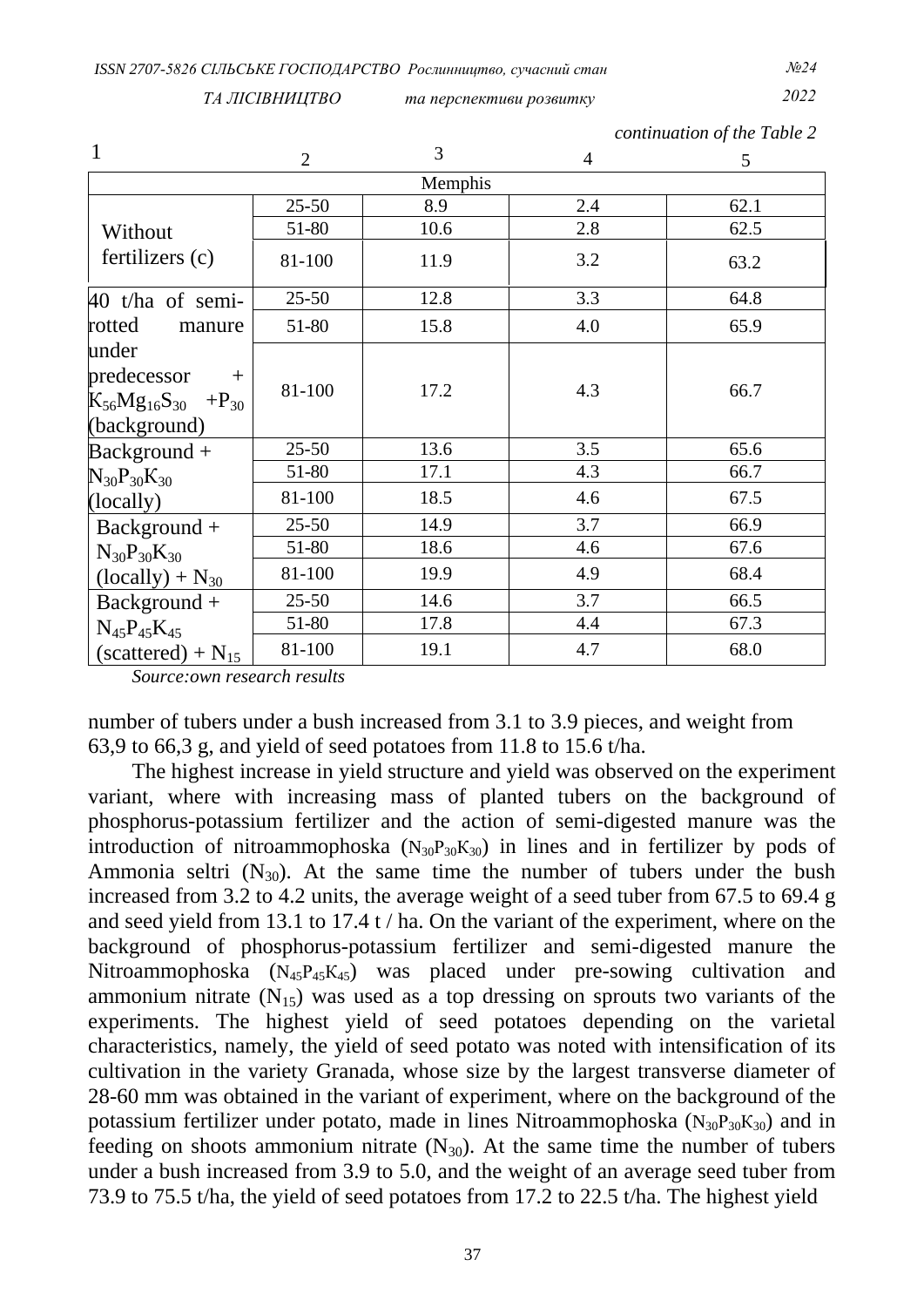of seed potatoes with weight of seed tubers - 81-100 g - 22.5 t/ha. In the variant of experience identical on a dose and a method of fertilizer, however with weight of landing tubers - 51-80 grams the yield of 21,2 t/ha is received.

The results of our research indicated a high correlation strength between the number of stems and yield (r=0.93), with a coefficient of determination of 86%. During growth and development, each stem is an autonomous plant with its own root system, which forms stolons and forms tubers. That is, increase of number of stalks promotes increase of number of tubers and yield of potatoes, at optimum number of stalks per hectare.





An important indicator of potato seed production is the multiplication factor, which varied with fertiliser, horticultural tuber weight and cultivar characteristics (Table 3). The multiplication factor varied according to the weight of planted tubers on the control variant from 5.5 to 5.8 pieces, depending on the weight of planted tubers. The multiplication factor by weight was significantly higher for planting potatoes with a mass of planting tubers of 25-50 g and was 9.8 units. At planting of tubers with a mass of 51-80 g it was at the level of 5.7 pieces, almost equal to the quantitative multiplication factor for the same mass of planted tubers - 51-80 g. Only at planting of potatoes with a mass of planted tubers 81-100 g the multiplication factor by weight was lower and was 4.0 compared to the quantitative multiplication factor of 5.8.

 The highest rates of multiplication factor were noted in the variant of experiment, where with increasing mass of planted tubers on the background of phosphoruspotassium fertilizer and semi-digested manure action, Nitroammophoska  $(N_{30}P_{30}K_{30})$ was applied in lines and in feeding on shoots ammonium nitrate  $(N_{30})$ . At the same time, the quantitative multiplication factor increased from 6.8 to 7.4 tubers per bush.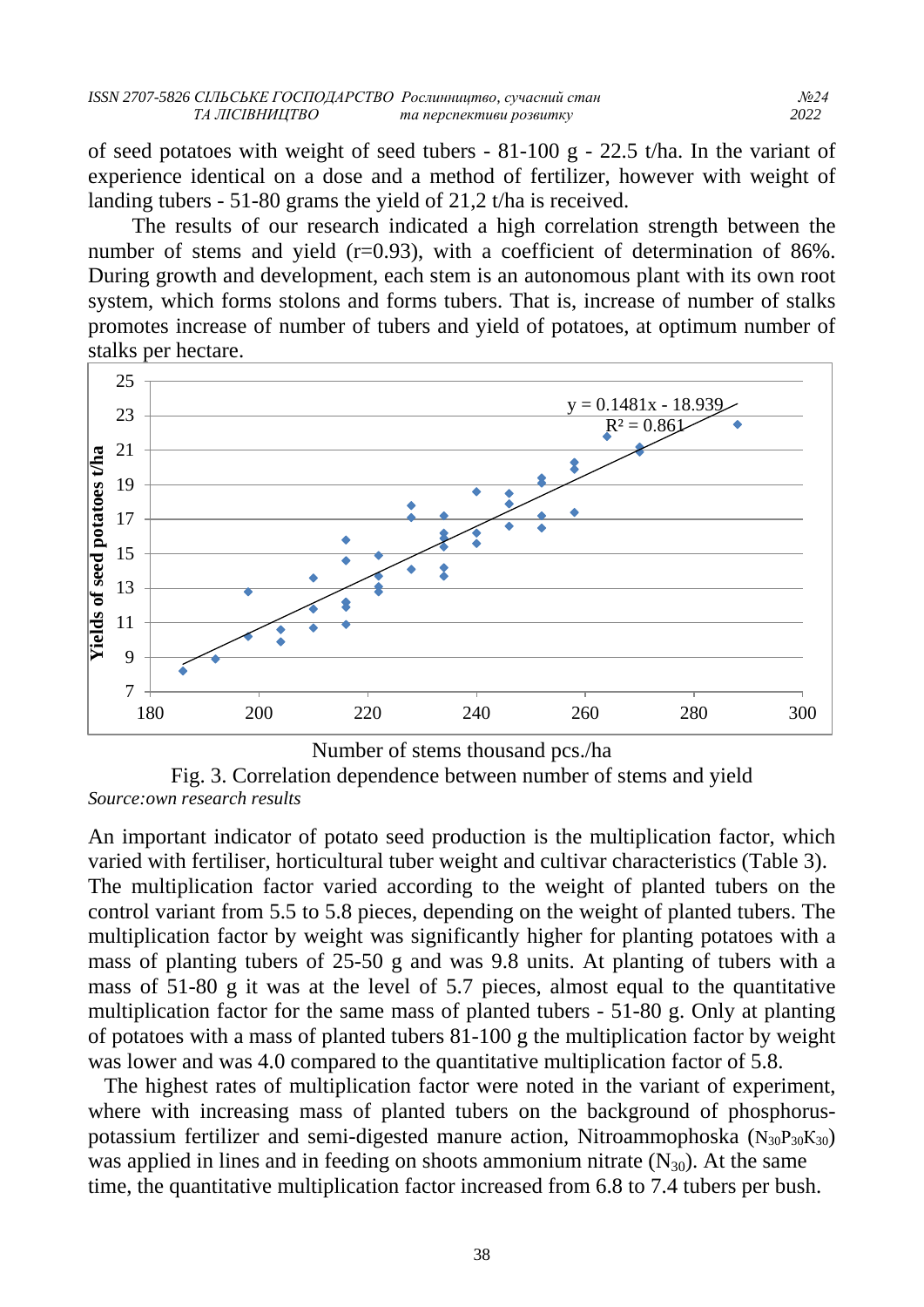# *Table 3*

### **Breeding rate of seed potatoes as a function of fertiliser, planting tuber weight and varietal characteristics, 2019-2021**

| Fertilization                                                                             | Mass of planting     | Breeding rate |                |
|-------------------------------------------------------------------------------------------|----------------------|---------------|----------------|
| (factor C)                                                                                | tubers, g (factor B) | by the mass   | by the amount  |
| 1                                                                                         | $\overline{2}$       | 3             | $\overline{4}$ |
|                                                                                           |                      | Laperla       |                |
|                                                                                           | $25 - 50$            | 9.8           | 5.5            |
| Without fertilizers (c)                                                                   | 51-80                | 5.7           | 5.6            |
|                                                                                           | 81-100               | 4.0           | 5.8            |
| 40 t/ha of semi-rotted                                                                    | $25 - 50$            | 11.9          | 6.3            |
| under<br>manure                                                                           | 51-80                | 6.9           | 6.5            |
| predecessor<br>$\,{}^+$                                                                   |                      |               |                |
| $K_{56}Mg_{16}S_{30}$<br>$+P_{30}$<br>(background)                                        | 81-100               | 4.9           | 6.6            |
|                                                                                           | $25 - 50$            | 13.6          | 6.5            |
| $Background +$<br>$N_{30}P_{30}K_{30}$ (locally)                                          | 51-80                | 7.9           | 6.7            |
|                                                                                           | 81-100               | 5.5           | 6.9            |
| Background +                                                                              | $25 - 50$            | 14.9          | 6.8            |
| $N_{30}P_{30}K_{30}$ (locally) +                                                          | 51-80                | 8.6           | 7.2            |
| $N_{30}$                                                                                  | 81-100               | 6.0           | 7.4            |
| Background +                                                                              | $25 - 50$            | 14.0          | 6.6            |
| $N_{45}P_{45}K_{45}$ (scattered)                                                          | 51-80                | 8.2           | 6.7            |
| $+ N_{15}$                                                                                | 81-100               | 5.8           | 7.2            |
|                                                                                           |                      | Granada       |                |
|                                                                                           | $25 - 50$            | 11.8          | 5.8            |
| Without fertilizers (c)                                                                   | 51-80                | 7.1           | 6.1            |
|                                                                                           | 81-100               | 5.0           | 6.3            |
| 40 t/ha of semi-rotted                                                                    | $25 - 50$            | 14.7          | 7.2            |
| under<br>manure<br>predecessor<br>ᅱ<br>$K_{56}Mg_{16}S_{30}$<br>$+P_{30}$<br>(background) | 51-80                | 8.8           | 7.4            |
|                                                                                           | 81-100               | 6.2           | 7.6            |
| $Background +$<br>$N_{30}P_{30}K_{30}$ (locally)                                          | $25 - 50$            | 16.9          | 8.0            |
|                                                                                           | 51-80                | 10.2          | 8.2            |
|                                                                                           | 81-100               | 7.1           | 8.4            |
| Background +                                                                              | $25 - 50$            | 17.8          | 8.3            |
| $N_{30}P_{30}K_{30}$ (locally) +                                                          | 51-80                | 10.7          | 8.5            |
| $N_{30}$                                                                                  | 81-100               | 7.4           | 8.7            |
| Background +                                                                              | $25 - 50$            | 17.3          | 8.2            |
| $N_{45}P_{45}K_{45}$ (scattered)                                                          | 51-80                | 10,4          | 8.4            |
| $+ N_{15}$                                                                                | 81-100               | 7.2           | 8.6            |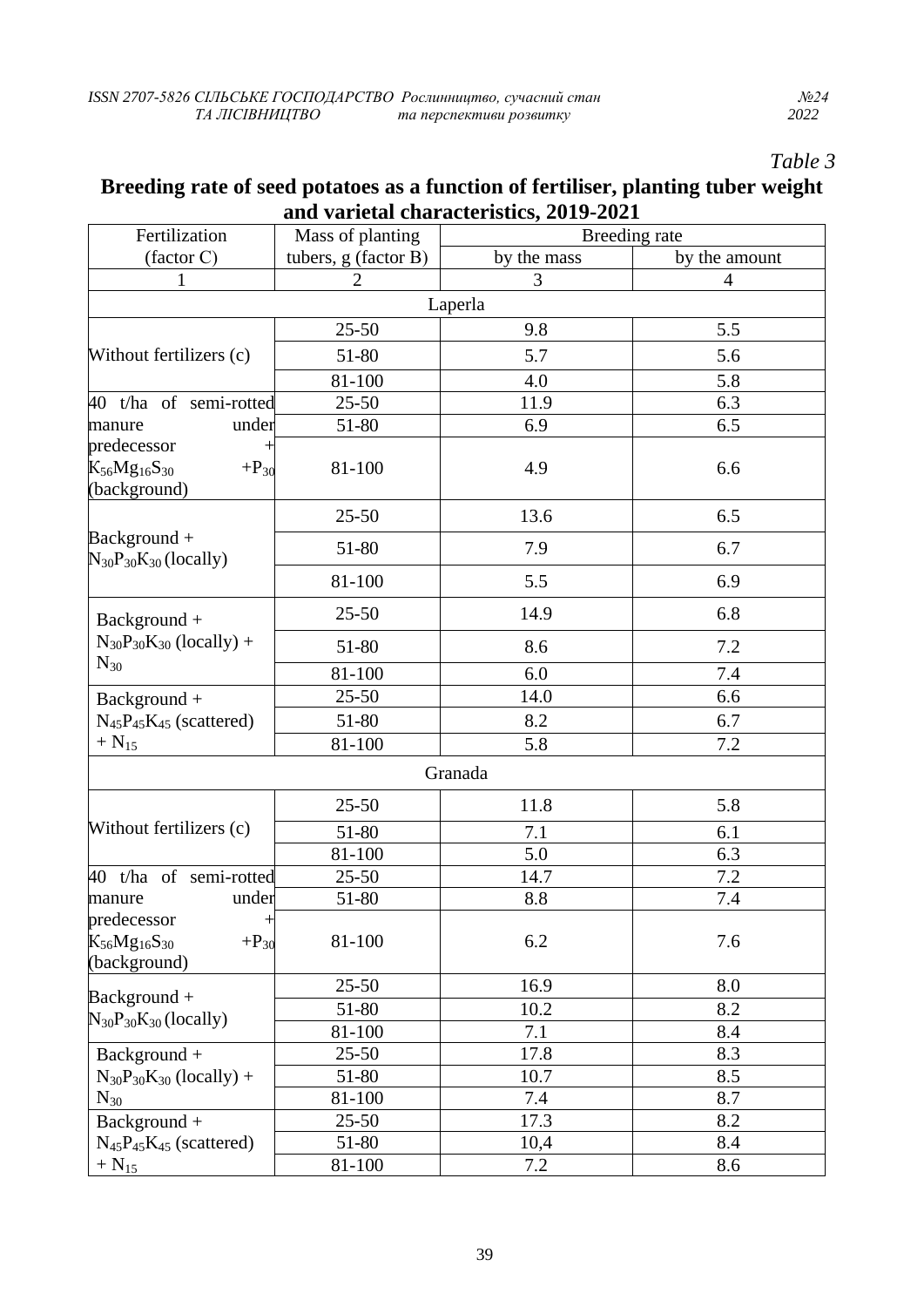| Memphis                                            |                |      |                |  |
|----------------------------------------------------|----------------|------|----------------|--|
| 1                                                  | $\overline{2}$ | 3    | $\overline{4}$ |  |
| Without fertilizers (c)                            | $25 - 50$      | 10.1 | 5.5            |  |
|                                                    | 51-80          | 6.0  | 5.8            |  |
|                                                    | 81-100         | 4.2  | 6.2            |  |
| 40 t/ha of semi-rotted                             | $25 - 50$      | 14.3 | 7.4            |  |
| under<br>manure<br>predecessor<br>$+$              | 51-80          | 8.4  | 7.6            |  |
| $K_{56}Mg_{16}S_{30}$<br>$+P_{30}$<br>(background) | 81-100         | 5.9  | 7.9            |  |
|                                                    | $25 - 50$      | 14.9 | 7.6            |  |
| $Background +$                                     | 51-80          | 8.9  | 7.8            |  |
| $N_{30}P_{30}K_{30}$ (locally)                     | 81-100         | 6.3  | 8.1            |  |
| $Background +$                                     | $25 - 50$      | 15.8 | 7.8            |  |
| $N_{30}P_{30}K_{30}$ (locally) +                   | 51-80          | 9.5  | 8.2            |  |
| $N_{30}$                                           | 81-100         | 6.7  | 8.5            |  |
| Background +                                       | $25 - 50$      | 15.7 | 7.9            |  |
| $N_{45}P_{45}K_{45}$ (scattered)                   | 51-80          | 9.2  | 8.0            |  |
| $+ N_{15}$                                         | 81-100         | 6.5  | 8.3            |  |

*continuation of the Table 3*

*Source:own research results*

Multiplication factor by weight was the highest for planting potatoes with a weight of planting tubers 25-50 g and amounted to 14.9 pcs. It was slightly higher compared to the quantitative multiplication factor for planting with weight of planting tubers 51- 80 g and amounted to 8.6 and for the quantitative value 7.2. Only at planting with a mass of planting tubers of 81-100 g, the quantitative value was lower at 7.4 and the mass value higher at 6.0.

The highest rates, both in quantitative and mass values were observed for intensification of its cultivation in the variety Granada, on the experiment variant, where on the background of semi-distilled manure introduced under the precursor and phosphorus-potassium fertilizer under potatoes, introduced in lines Nitroamophoska  $(N_{30}P_{30}K_{30})$  and in feeding on shoots ammonium nitrate  $(N_{30})$ . At the same time the multiplication factor by the quantitative value varied from 8.3 to 8.7 units, and by the mass value varied from 7.4 for planting tubers of the largest fraction to 17.8 units, for planting tubers of the smallest fraction. And only at planting by weight of planting tubers of 51-80 g, multiplication coefficients by both quantitative and mass values were maximally close to each other and amounted to 8,5 and 10,7 pieces. This indicates an optimum ratio of seed reproduction just at planting by weight of planting tubers of 51-80 g.

Correlation dependence between potato crop yield and multiplication factor (Fig. 4). As a result of our research we established high strength of direct correlation between potato yield and quantitative seed multiplication factor  $(r=0.97)$  with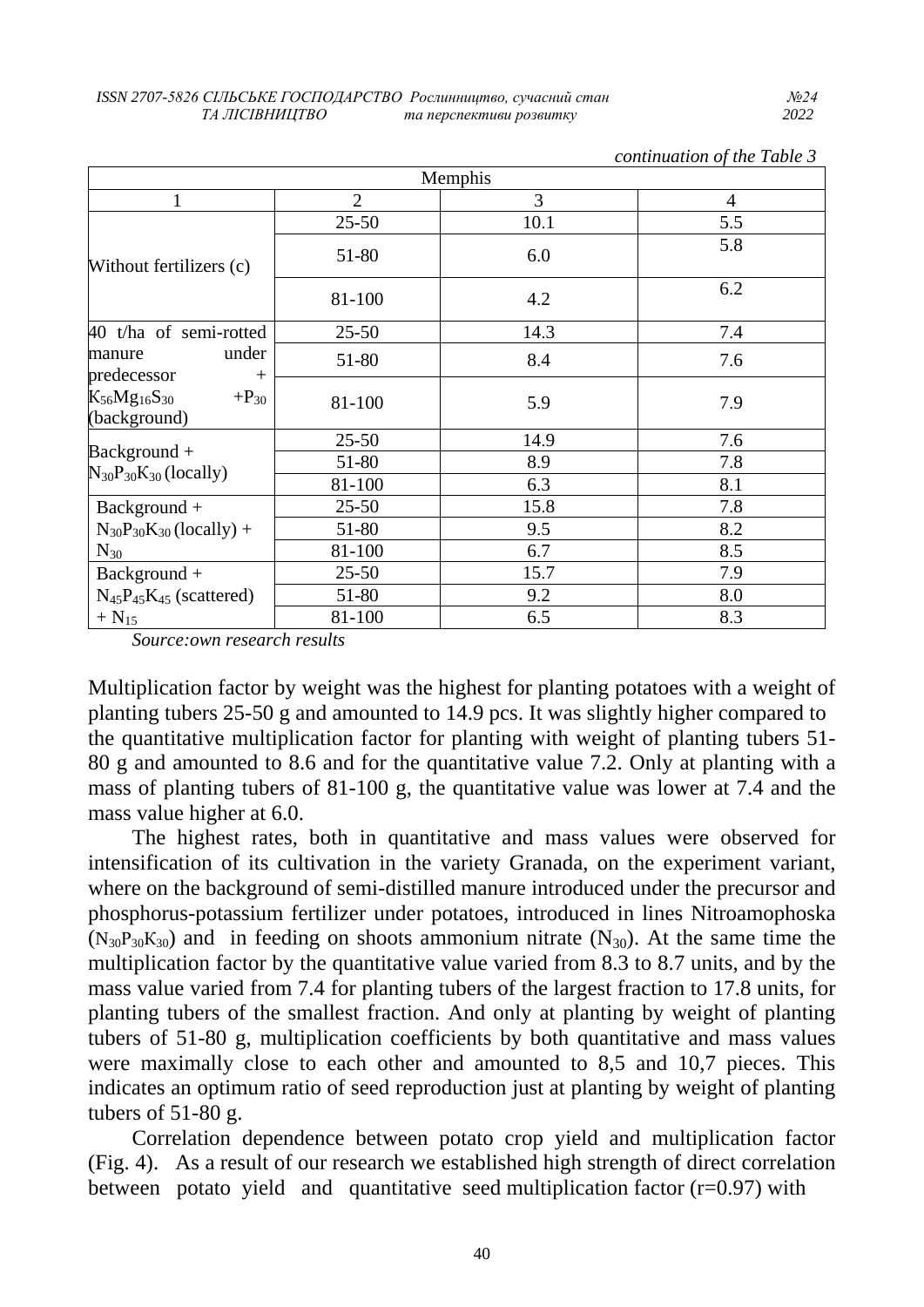

Fig. 4. Correlation dependence between potato yield and quantitative seed multiplication factor

 *Source:own research results*

determination coefficient of 94%. That is, when the quantitative seed multiplication factor increases, potato yields significantly increase.

**Conclusions and prospects for further research.** To obtain higher indicators by the stem number, the number of tubers under the bush, mass of tubers per bush and the level of seed potato yield, it is recommended to apply mineral fertilizers locally in the dose of  $N_{30}P_{30}K_{30}$  and when feeding the seedlings with Ammonium nitrate  $(N_{30})$  against a background of the effect of rotted manure and phosphoruspotassium fertilizer for Laperla, Granada and Memphis potato varieties.

For the rational use of the seed stock of potatoes, Laperla, Granada and Memphis varieties of different maturity groups should be planted using planting tubers with the mass of 51-80 g, as the cost of planting stock was higher than the yield gains when planting large tubers with the mass of 81-100 g. In addition, the yield structure (excluding seed stock) was maximum when planting tubers with the mass of 51-80 g.

#### **Список використаної літератури**

1. Баранчук Ю.В., Молоцький М.Я. Вплив маси садивних бульб, площ та рівнів живлення на ріст і розвиток картоплі. *Картоплярство*. 2000. Вип. 30. С. 94–102.

2. Кармазіна Л.Є., Купріянова Т.М., Вишневська О.А. Вплив комбінованої системи удобрення на продуктивність та вихід бульб насіннєвої фракції нових сортів картоплі. *Картоплярство України - науково-виробничий журнал* 2013. № 3–4. С. 40–44.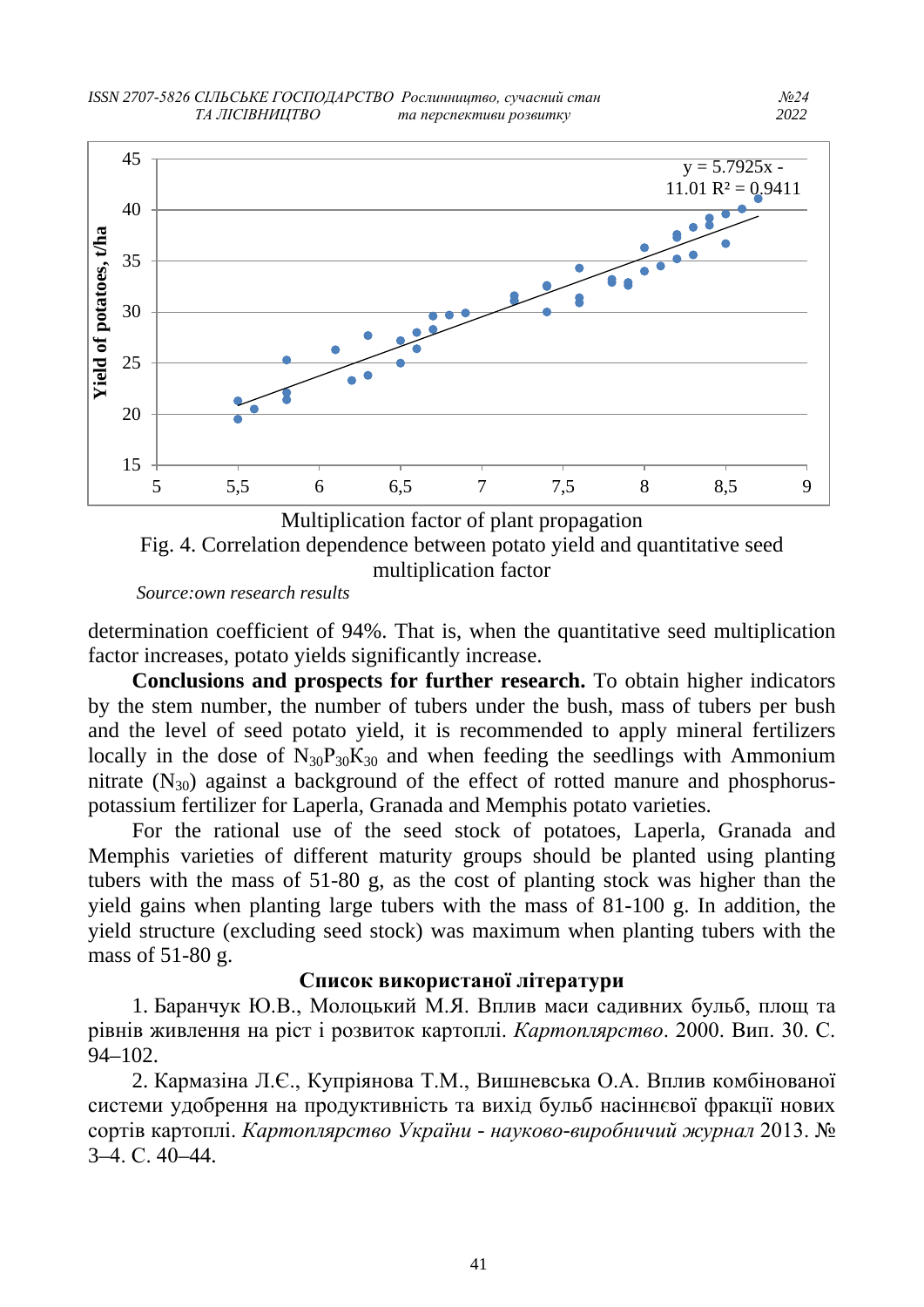3. Мацера А.В., Поліщук І.С. Вплив позакореневих підживлень та добрив на формування врожаю бульб сортів картоплі в умовах Лісостепу Правобережного. Земля України – потенціал продовольчої, енергетичної та екологічної безпеки держави. 2014. Т. 2. C. 75–78.

4. Молоцький М.Я., Федорук Ю.В., Крикунова О.В. Ступінь використання поживних речовин з ґрунту і добрив різними сортами картоплі залежно від умов вирощування. *Картоплярство - міжвід. темат. наук. зб. ІК УААН.* 2007. Вип. 36. С. 85–103.

5. Литвин О., Влох В., Дудар І., Бомба М. Формування врожайності картоплі залежно від розміру садивних бульб в умовах Західного Лісосостепу України. *Вісник Львівського національного аграрного університету.* 2018. 22 (2). С.53-56.

6. Liudmyla Biliavska, Yurii Biliavskiy, Olexandr Mazur, Olena Mazur Adaptability and breeding value of soybean varieties of Poltava breeding. Bulgarian Journal of Agricultural Science, 27 (№ 2) 2021, 312–322.

7.Мазур О.В., Мазур О.В., Льотка Г.В., Миронова Г.В. Оптимізація технологічних прийомів вирощування картоплі за органо-мінеральної системи удобрення в умовах зміни клімату. *Сільське господарство та лісівництво.* 2021. №21. С. 120-128.

8. Мазур О.В., Миронова Г.В., Сташевський Р.В. Удосконалення технологічних прийомів вирощування насіннєвої картоплі. *Сільське господарство та лісівництво.* 2021. №20. С. 245-254.

9. Мещерякова Є.П. Урожайність картоплі залежно від крупності насінних бульб і густоти садіння. Картоплярство. 1988. Вип. 19. С. 26–29.

10. Данько Г. В. Урожайність картоплі залежно від густоти стеблостою, маси бульб та рівнів мінерального живлення. Картоплярство. 1985. Вип. 16. С. 43–45.

11. Крикунова О.В., Молоцький М.Я., Погорілий С.О. Продуктивність рослин картоплі в Правобережному Лісостепу України залежно від умов вирощування. *Картоплярство.* 2000. Вип. 30. С. 160–170.

12. Мазур О.В. Мазур О.В., Миронова Г.В. Вивчення технологічних прийомів вирощування насіннєвої картоплі. *Сільське господарство та лісівництво.* 2021. №22. С. 237-250.

13. Картоплярство: Методика дослідної справи / За редакцією А.А. Бондарчука, В.А. Колтунова. Вінниця : ТОВ «ТВОРИ», 2019. 652 с.

14. Методика проведення експертизи сортів рослин картоплі та груп овочевих, баштанних, пряно-смакових на придатність до поширення в Україні (ПСП) / За ред. Ткачик С.О. Вінниця: ФОП Корзун Д.Ю., 2017. С. 6–7.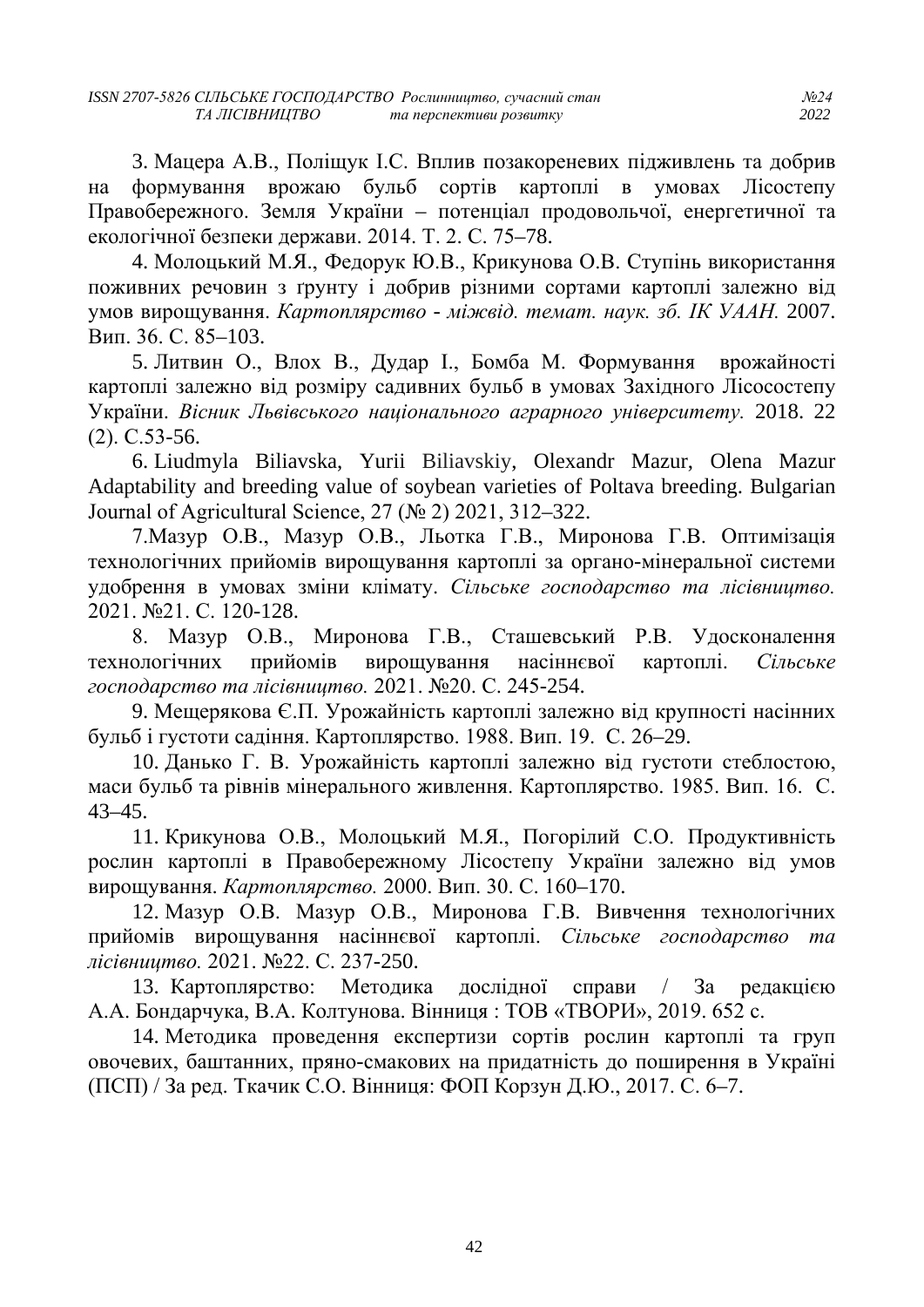#### **References**

1. Baranchuk, Yu.V., Molotskyi, M.Ya. (2000). Influence of the mass of planting tubers, areas and levels of nutrition on the potato growth and development. *Potato Cultivation*, *30,* 94-102. [in Ukrainian].

2. Karmazina, L.Ye., Kupriianova, T.M., Vyshnevska, O.A. (2013). Influence of the combined fertilization system on the productivity and yield of tubers of seed fraction of new potato varieties. *Potato Cultivation of Ukraine – scientific-production journal*, *3-4*, 40–44. [in Ukrainian].

3. Matsera, A.V., Polishchuk, I.S. (2014). Influence of foliar nutrition and fertilizers on the yield formation of potato tubers in the conditions of the right-bank Forest-Steppe. *Land of Ukraine – the potential of food, energy and environmental security of the state, 2,* 75-78. [in Ukrainian].

4. Molotskyi, M.Ya., Fedoruk, Yu.V., Krykunova, O.V. (2007a). The degree of utilization of nutrients from the soil and fertilizers by different potato varieties depending on the growing conditions. *Potato Cultivation – interdepartmental thematic scientific collection of papers of the Institute of Potato Cultivation of UAAS*, *36,* 85-103. [in Ukrainian].

5. Lytvyn, O., Vlokh, V., Dudar, I., Bomba, M. (2018). Formation of potato yield depending on the size of planting tubers in the Western Forest-Steppe of Ukraine. *Bulletin of Lviv National Agrarian University, 22* (2), 53-56. [in Ukrainian].

6. Liudmyla Biliavska, Yurii Biliavskiy, Olexandr Mazur, Olena Mazur Adaptability and breeding value of soybean varieties of Poltava breeding. Bulgarian Journal of Agricultural Science, 27 (№ 2) 2021, 312–322. [in English].

7. Mazur O.V., Mazur O.V., Liotka G.V., Myronova G.V. Optimization of technological methods of growing potatoes for organo-mineral fertilization system under climate change. *Agriculture and Forestry*. 2021. №21. С. 120-128. [in Ukrainian].

8. Mazur O.V., Myronova G.V., Stashevsky R.V. Improvement of technological methods of cultivation of planted potatoes. *Agriculture and Forestry*. 2021. №20. С. 245-254. [in Ukrainian].

9. Meshcheriakova, E.P. (1988). Potato yields depending on the size of seed tubers and planting density. *Potato Cultivation, 19,* 26-29. [in Ukrainian].

10. Danko, H.V. (1985). Potato yields depending on stem density, tuber mass and mineral nutrition levels. *Potato Cultivation, 16,* 43-45. [in Ukrainian].

11. Krykunova, O.V., Molotskyi, M.Ya., Pohorilyi, S.O. (2000). Productivity of potato plants in the Right-Bank Forest-Steppe of Ukraine depending on growing conditions. *Potato Cultivation, 30,* 160-170. [in Ukrainian].

12. Mazur O.V., Myronova G.V. Study of technological methods of cultivation of planted potatoes. *Agriculture and Forestry*. 2021. №22. С. 237-250. [in Ukrainian].

13. Potato cultivation: Experimental Methodology / Edited by A.A. Bondarchuk, V.A. Koltunov. Vinnitsa: LLC "TVORY", 2019. 652 p. [in Ukrainian].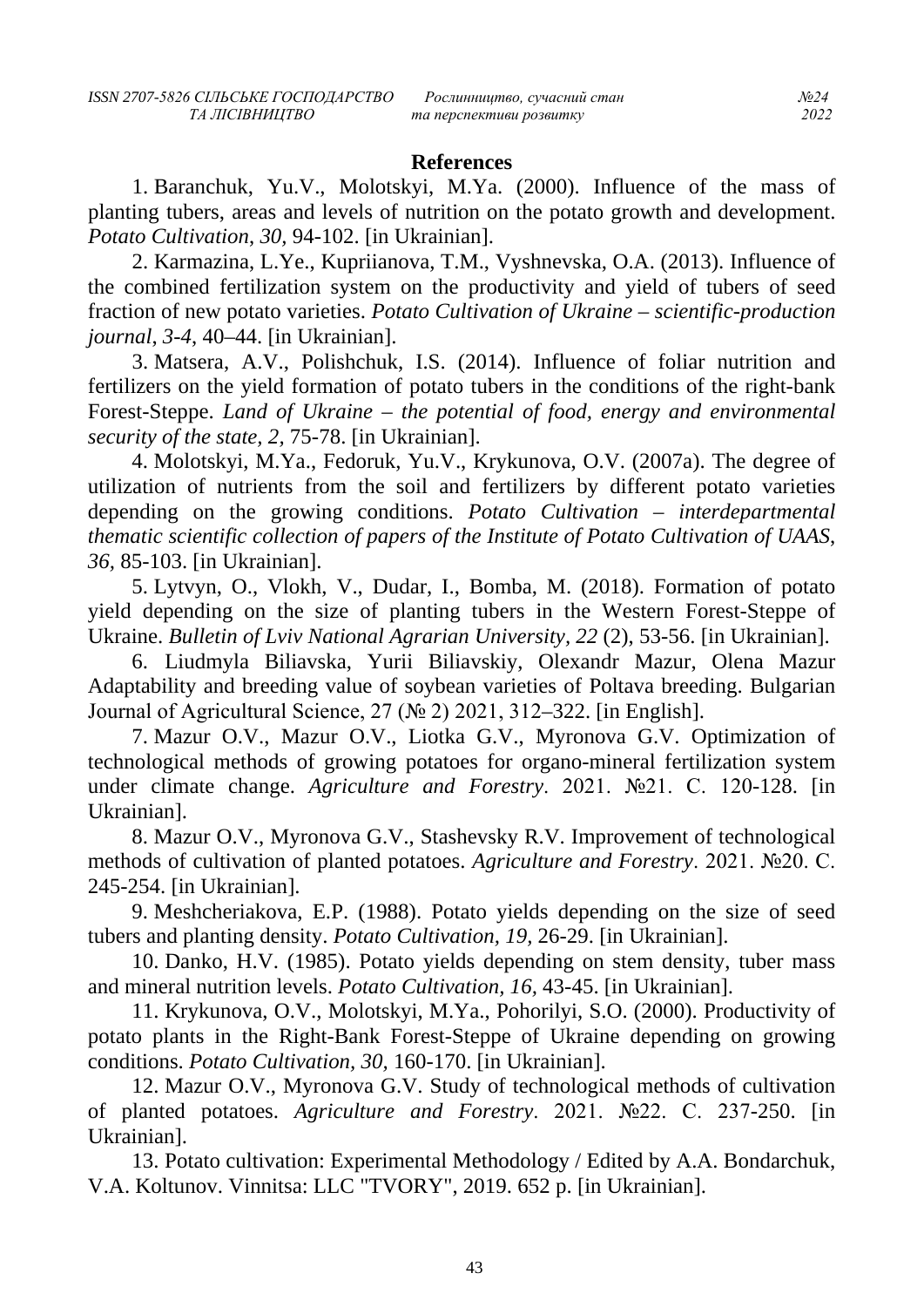14. Methodology of examination of plant varieties of potatoes and groups of vegetables, gourds, spicy and tasty for suitability for distribution in Ukraine (PSP) / Edited by Tkachik S.A. Vinnytsia: FLP Korzun D.Y., 2017. p. 6-7. [in Ukrainian].

#### *АНОТАЦІЯ*

# *ВРОЖАЙНІСТЬ ТА НАСІННЄВА ПРОДУКТИВНІСТЬ СОРТІВ КАРТОПЛІ ЗАЛЕЖНО ВІД ЕЛЕМЕНТІВ ТЕХНОЛОГІЇ ВИРОЩУВАННЯ*

*Наведено результати досліджень, спрямовані на вивчення впливу доз і способів внесення добрив та маси садивного матеріалу на формування врожайності, насіннєвої продуктивності та структури врожаю бульб картоплі в умовах Вінницької області.*

*У результаті проведених нами досліджень впродовж 2019-2021 року встановлено, що урожайність та вихід насіннєвої картоплі змінюється залежно від дози і способу внесення добрив, маси садивних бульб та сортових особливостей. Найвищі показники структури врожаю та урожайності отримано на варіанті досліду, де на фоні дії напівперепрілого гною внесеного під попередник та фосфорно-калійного удобрення під основний обробіток картоплі внесено в рядки Нітроамофоску (N30Р30К30) та у підживлення по сходах середньораннього сорту картоплі Гранада − Аміачної селітри (N30). При цьому кількість бульб під кущем збільшилася від 9,0 до 9,5 шт. та середньої маси бульб від 78,1 до 79,5 г, урожайність від 38,3 до 41,1 т/га, за збільшення маси садивних бульб. За інтенсифікації вирощування картоплі найвищі показники, завдяки сортовим особливостям, виходу бульб сорту Гранада, розмір яких за найбільшим поперечним діаметром 28-60 мм отримано на варіанті досліду, де на фоні дії напівперепрілого гною внесеного під попередник та фосфорно-калійного удобрення під картоплю, внесено в рядки Нітроамофоску (N30Р30К30) та у підживлення по сходах Аміачну селітру (N30). При цьому частка бульб цієї фракції змінювалася залежно від маси садивного матеріалу від 44,9 до 54,6%,* 

*У середньому за три роки найвищий врожай бульб сорту Гранада одержали на варіанті досліду, де на фоні дії напівперепрілого гною та фосфорно-калійного удобрення внесено в рядки Нітроамофоску (N30Р30К30) та у підживлення по сходах Аміачну селітру (N30) із масою садивних бульб – 81–100 г) – 41,1 т/га, що на 32,6% вище ніж на контролі (без удобрення) та 1,5 т/га більше порівняно із урожайністю, яку отримали із такою самою дозою та способом удобрення, проте із масою садивних бульб 51-80 г. Однак, вказуючи на прирости врожаю від садіння великими бульбами необхідно згадати про витрати садивного матеріалу. Тобто різниця у витраті садивного матеріалу між кращими у досліді двома варіантами на сорті картоплі Гранада становили 1,85 т/га. Отже, витрати садивного матеріалу були більшими, ніж ми одержали приросту врожаю. Аналогічна закономірність була отримана у ранньостиглого сорту картоплі Лаперла так і середньостиглого сорту Мемфіс.*

*Важливим показником насіннєвої продуктивності картоплі є коефіцієнт розмноження, який змінювався у залежності від удобрення, маси садивних бульб та сортових особливостей. Найвищі показники коефіцієнту розмноження як за кількісним так масовим значенням відмічено у сорту Гранада, на варіанті досліду, де на фоні дії напівперепрілого гною внесеного під попередник та фосфорно-калійного удобрення під картоплю, внесено в рядки Нітроамофоску (N30Р30К30) та у підживлення по сходах Аміачну селітру (N30). При цьому коефіцієнт розмноження за кількісним значенням змінювався від 8,3 до 8,7 шт., а за масовим значенням змінювався від 7,4 за висаджування бульб найбільшою фракцією до 17,8 шт., за висаджування бульб найдрібнішою фракцією. Доведено, що лише за висаджування картоплі масою садивних бульб – 51-80 г коефіцієнти*